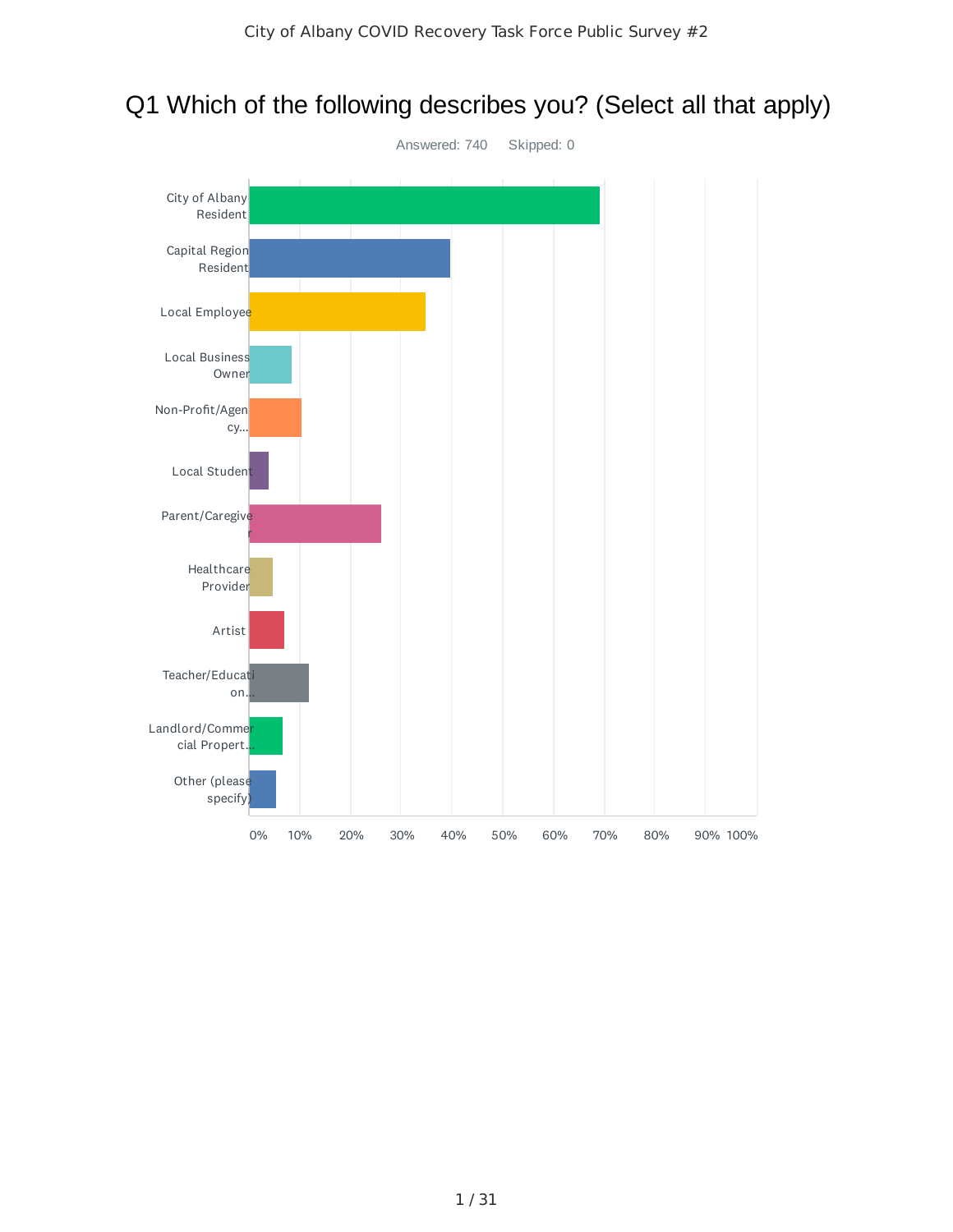| <b>ANSWER CHOICES</b>                  | <b>RESPONSES</b> |     |
|----------------------------------------|------------------|-----|
| City of Albany Resident                | 69.32%           | 513 |
| Capital Region Resident                | 39.73%           | 294 |
| Local Employee                         | 35.00%           | 259 |
| <b>Local Business Owner</b>            | 8.51%            | 63  |
| Non-Profit/Agency Representative       | 10.54%           | 78  |
| Local Student                          | 3.92%            | 29  |
| Parent/Caregiver                       | 26.08%           | 193 |
| <b>Healthcare Provider</b>             | 4.86%            | 36  |
| Artist                                 | 7.16%            | 53  |
| <b>Teacher/Education Administrator</b> | 11.89%           | 88  |
| Landlord/Commercial Property Owner     | 6.76%            | 50  |
| Other (please specify)                 | 5.41%            | 40  |
| Total Respondents: 740                 |                  |     |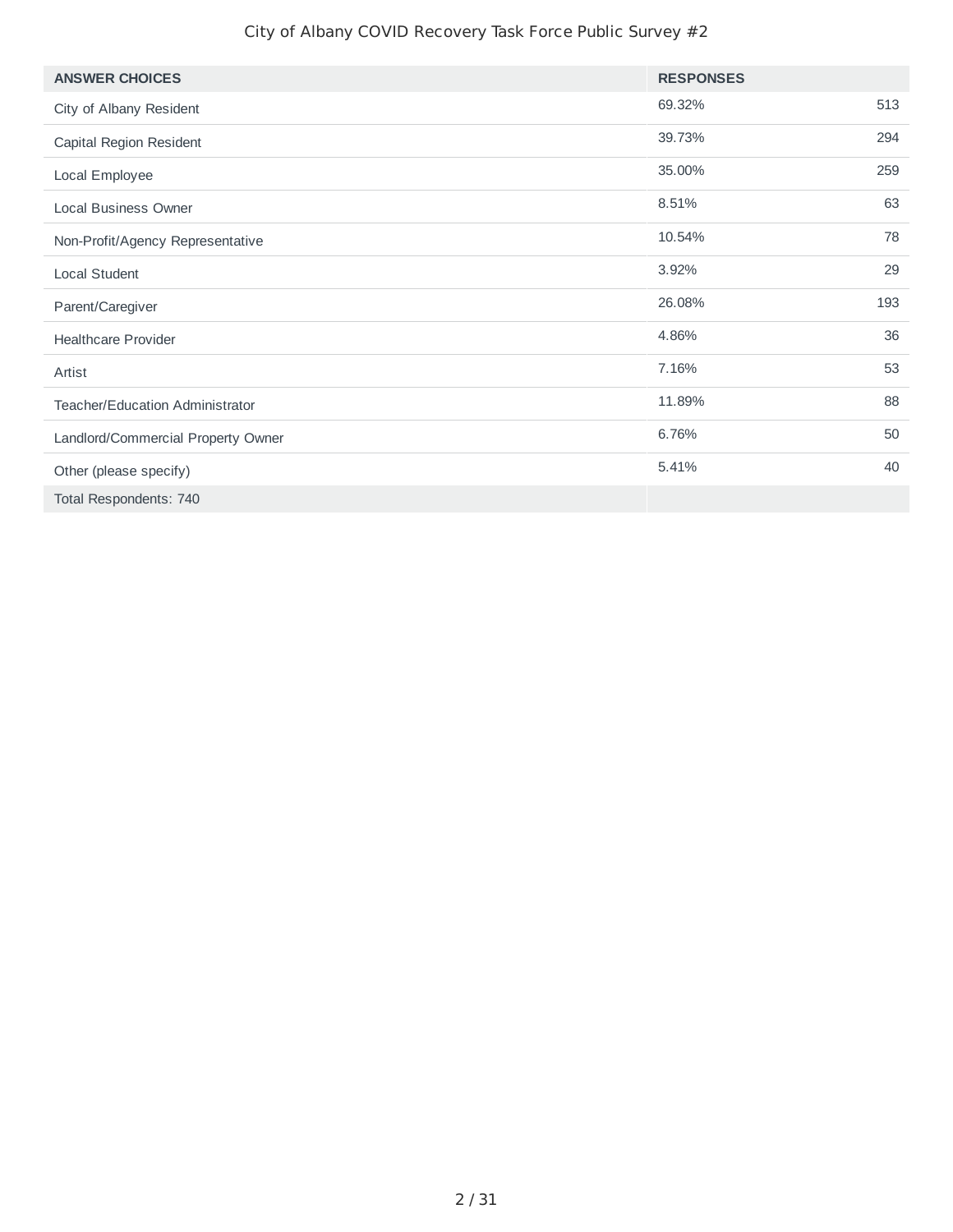## Q2 Which sector do you work in or represent? (Select all that apply)

Answered: 740 Skipped: 0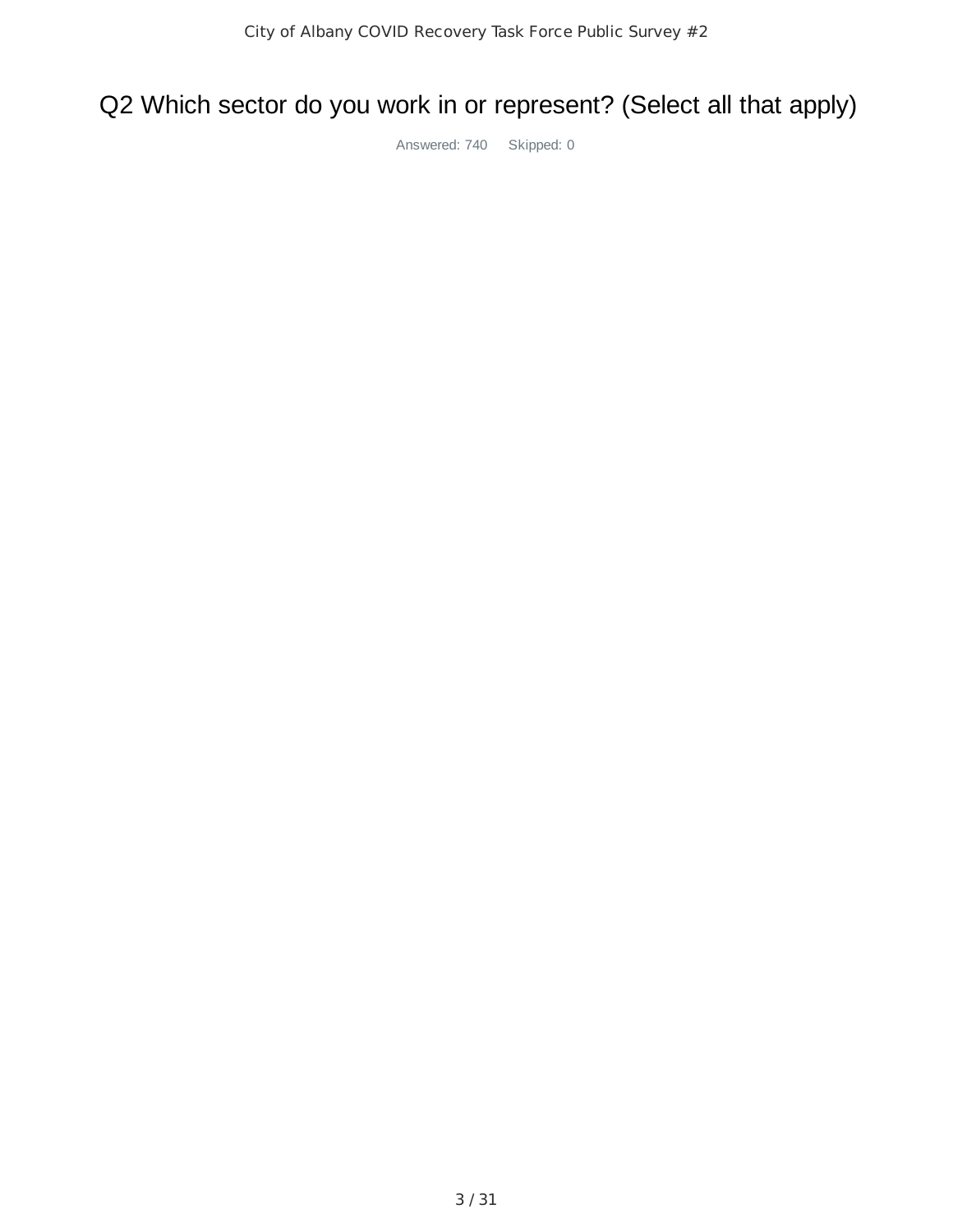

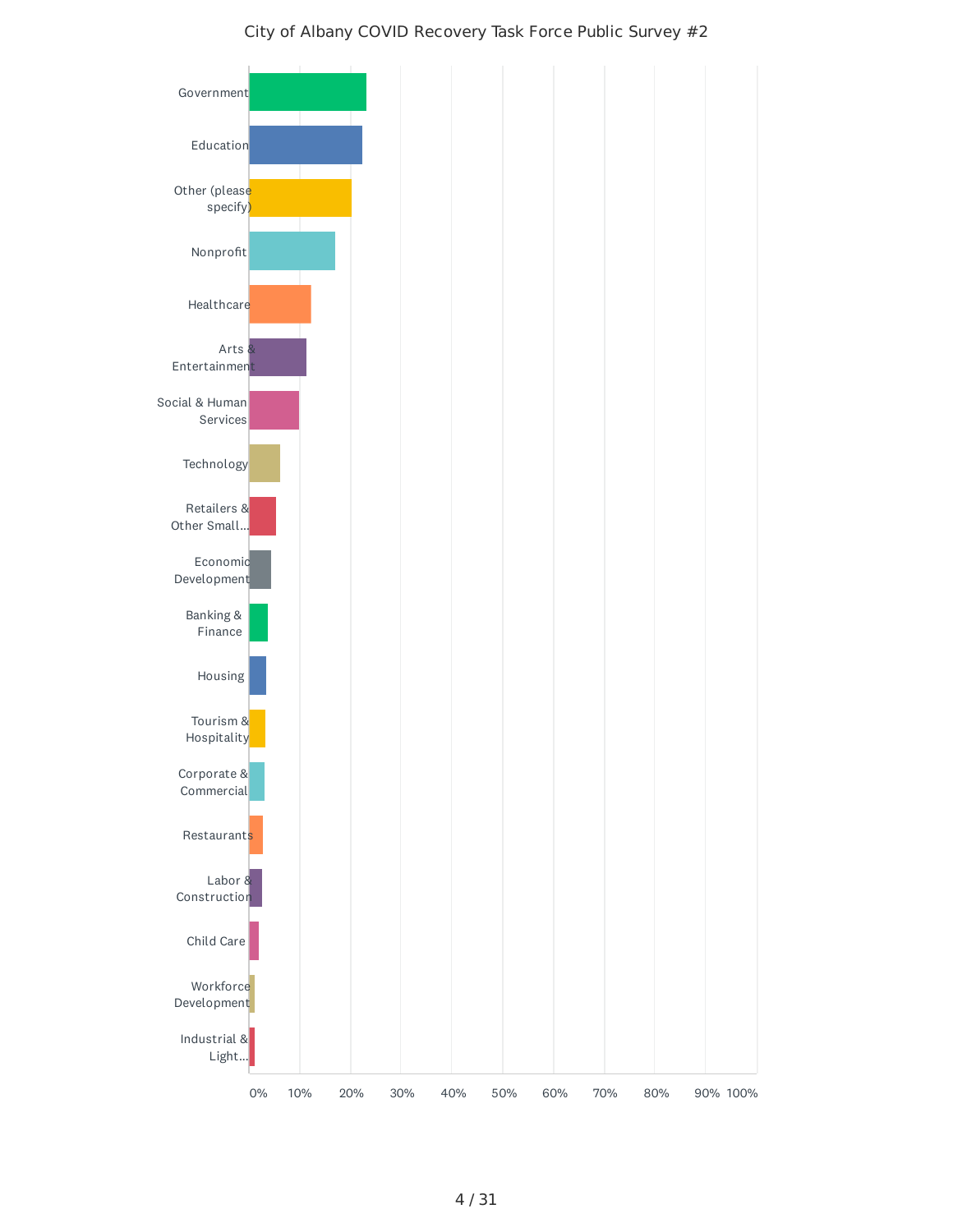| <b>ANSWER CHOICES</b>              | <b>RESPONSES</b> |     |
|------------------------------------|------------------|-----|
| Government                         | 23.24%           | 172 |
| Education                          | 22.43%           | 166 |
| Other (please specify)             | 20.27%           | 150 |
| Nonprofit                          | 17.16%           | 127 |
| Healthcare                         | 12.43%           | 92  |
| Arts & Entertainment               | 11.49%           | 85  |
| Social & Human Services            | 10.00%           | 74  |
| Technology                         | 6.22%            | 46  |
| Retailers & Other Small Businesses | 5.41%            | 40  |
| Economic Development               | 4.46%            | 33  |
| Banking & Finance                  | 3.78%            | 28  |
| Housing                            | 3.51%            | 26  |
| Tourism & Hospitality              | 3.24%            | 24  |
| Corporate & Commercial             | 3.11%            | 23  |
| Restaurants                        | 2.97%            | 22  |
| Labor & Construction               | 2.70%            | 20  |
| Child Care                         | 2.16%            | 16  |
| Workforce Development              | 1.35%            | 10  |
| Industrial & Light Manufacturing   | 1.35%            | 10  |
| Total Respondents: 740             |                  |     |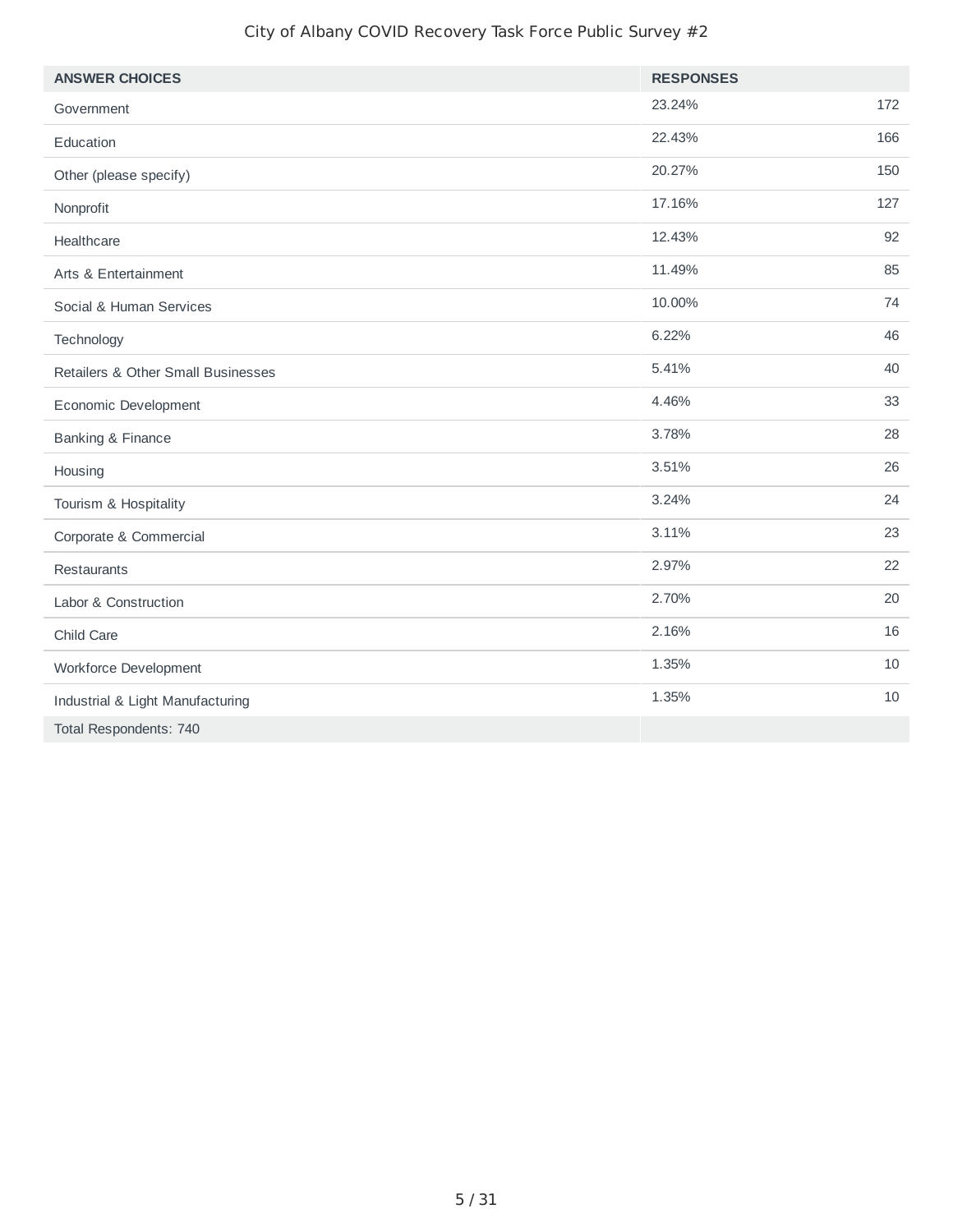Q3 The American Rescue Plan allows for funding to address the following COVID-19 recovery needs. Rank these Impact Areas in order of priority for recovery assistance.(Where 1 is most important and 5 is least important)



|                                                                                         | $\mathbf{1}$  | $\overline{2}$ | 3             | $\overline{4}$ | 5             | <b>TOTAL</b> | <b>SCORE</b> |
|-----------------------------------------------------------------------------------------|---------------|----------------|---------------|----------------|---------------|--------------|--------------|
| Assistance to Workers and Families -<br>Education/Workforce/Human Services              | 25.54%<br>189 | 34.32%<br>254  | 18.92%<br>140 | 15.27%<br>113  | 5.95%<br>44   | 740          | 3.58         |
| Assistance to Workers and Families -<br>Housing/Transportation/Community Revitalization | 23.78%<br>176 | 27.84%<br>206  | 28.24%<br>209 | 14.73%<br>109  | 5.41%<br>40   | 740          | 3.50         |
| Supporting the Public Health Response                                                   | 28.51%<br>211 | 14.73%<br>109  | 21.35%<br>158 | 17.03%<br>126  | 18.38%<br>136 | 740          | 3.18         |
| <b>Small Business Support</b>                                                           | 17.43%<br>129 | 14.86%<br>110  | 20.54%<br>152 | 35.95%<br>266  | 11.22%<br>83  | 740          | 2.91         |
| Tourism/Travel/Hospitality/Arts Recovery                                                | 4.73%<br>35   | 8.24%<br>61    | 10.95%<br>81  | 17.03%<br>126  | 59.05%<br>437 | 740          | 1.83         |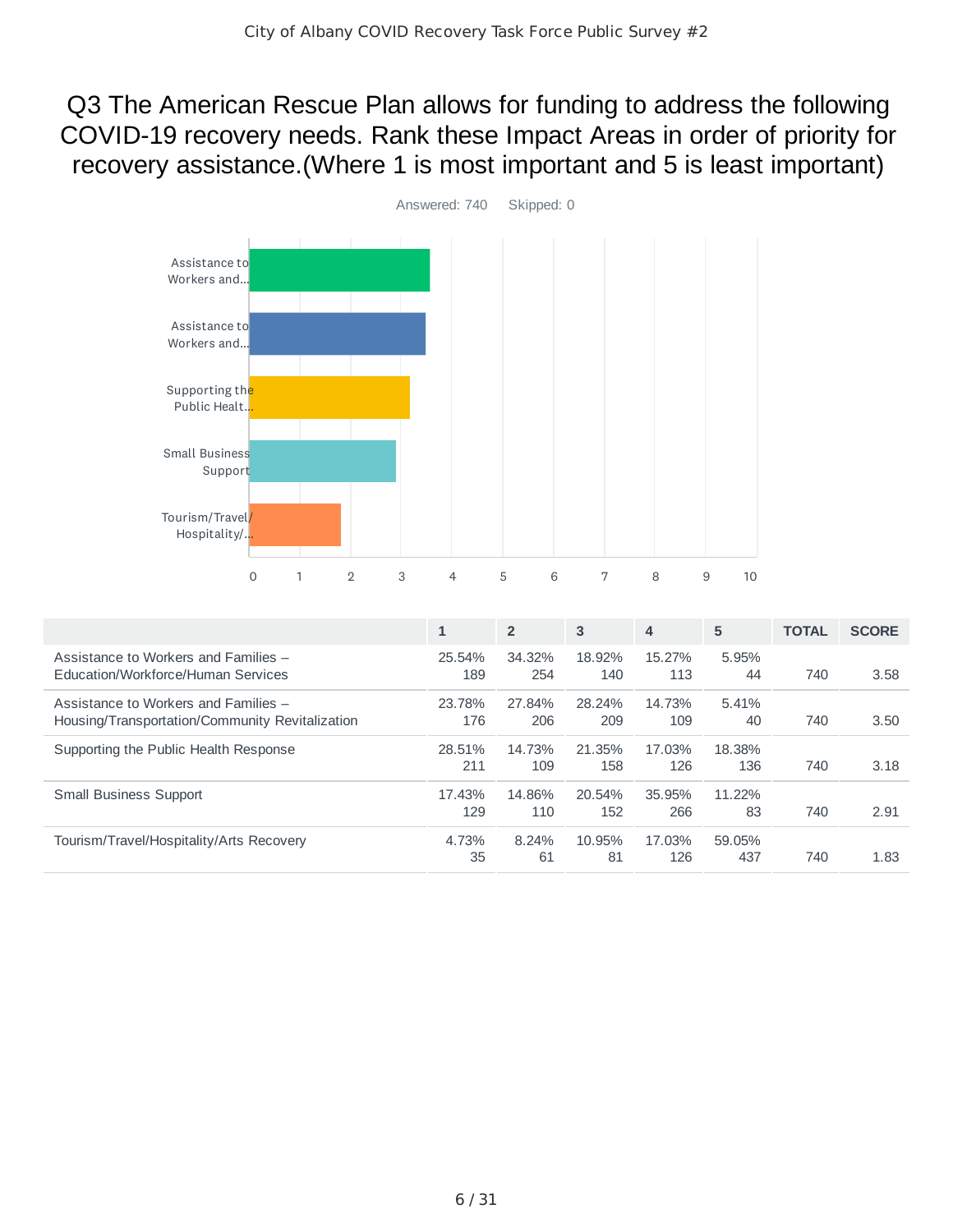## Q4 Please describe why you ranked the Impact Areas in the selected order above. (250 word max)

Answered: 514 Skipped: 226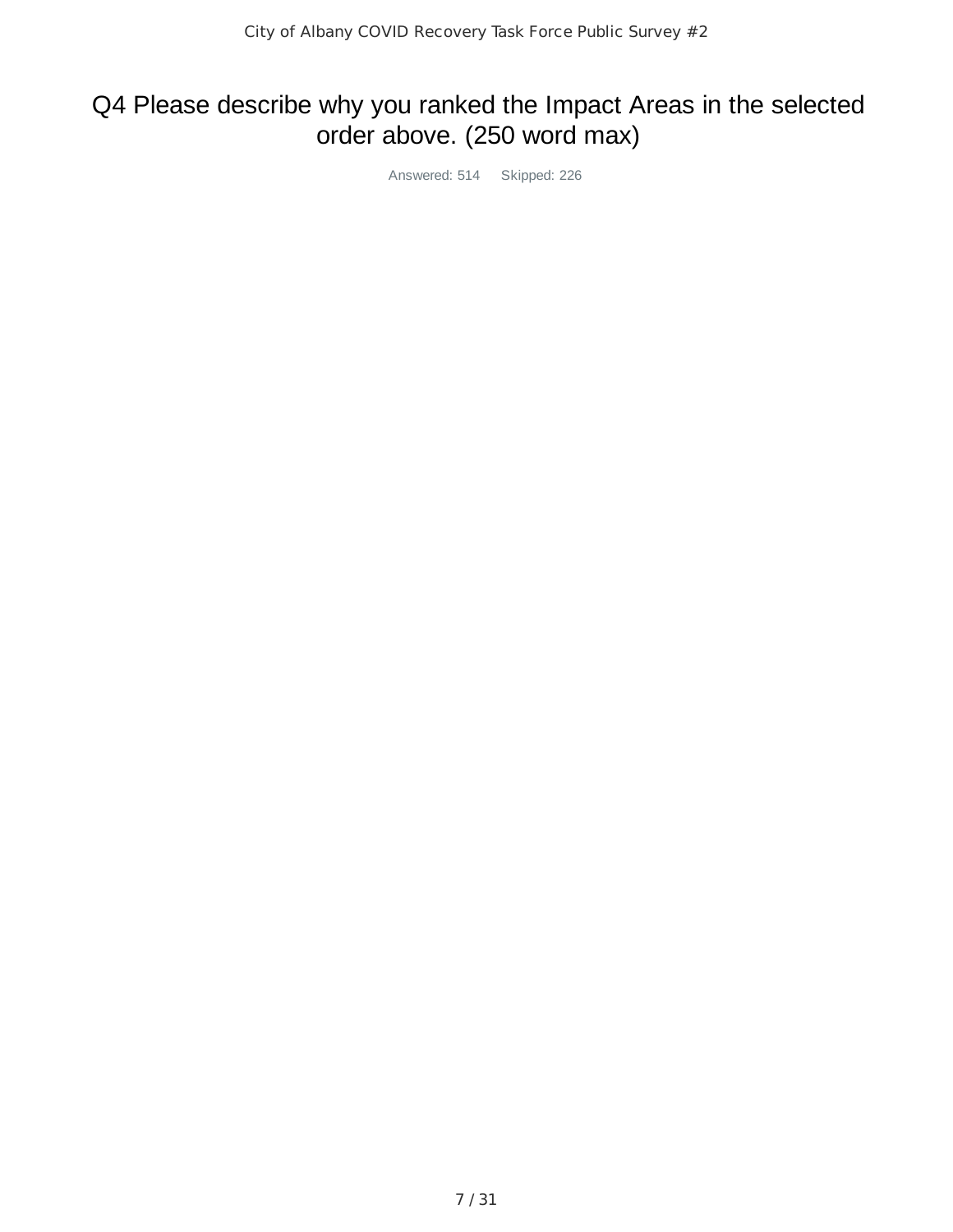Q5 Identify the level of unmet financial need within each of the "Supporting the Public Health Response" project and program areas: (Find out more about each of these project and program areas HERE. Please consider if there are other sources of funding that are designed to assist each area as well as the depth of financial assistance needed to achieve deep and sustainable impact)

Answered: 731 Skipped: 9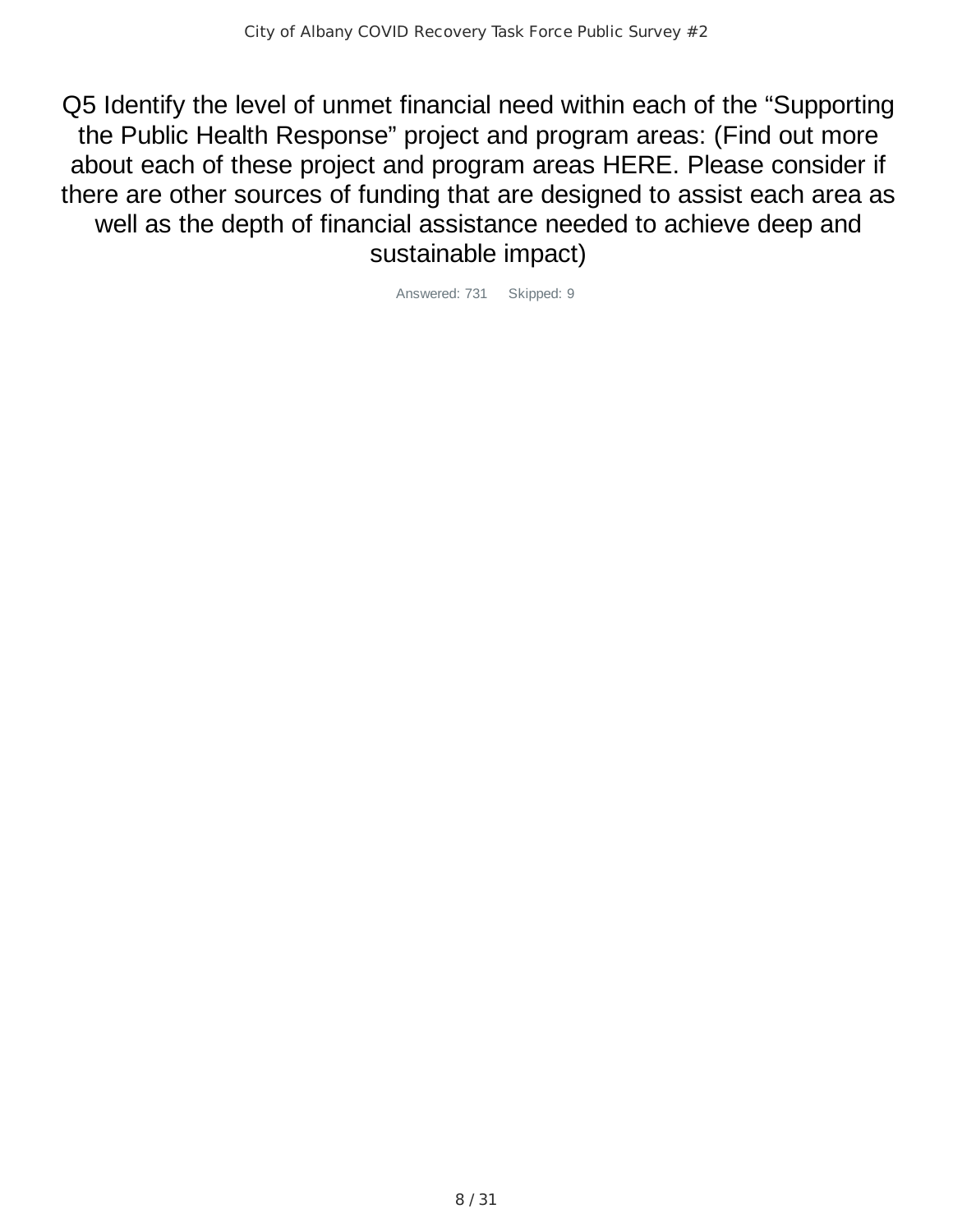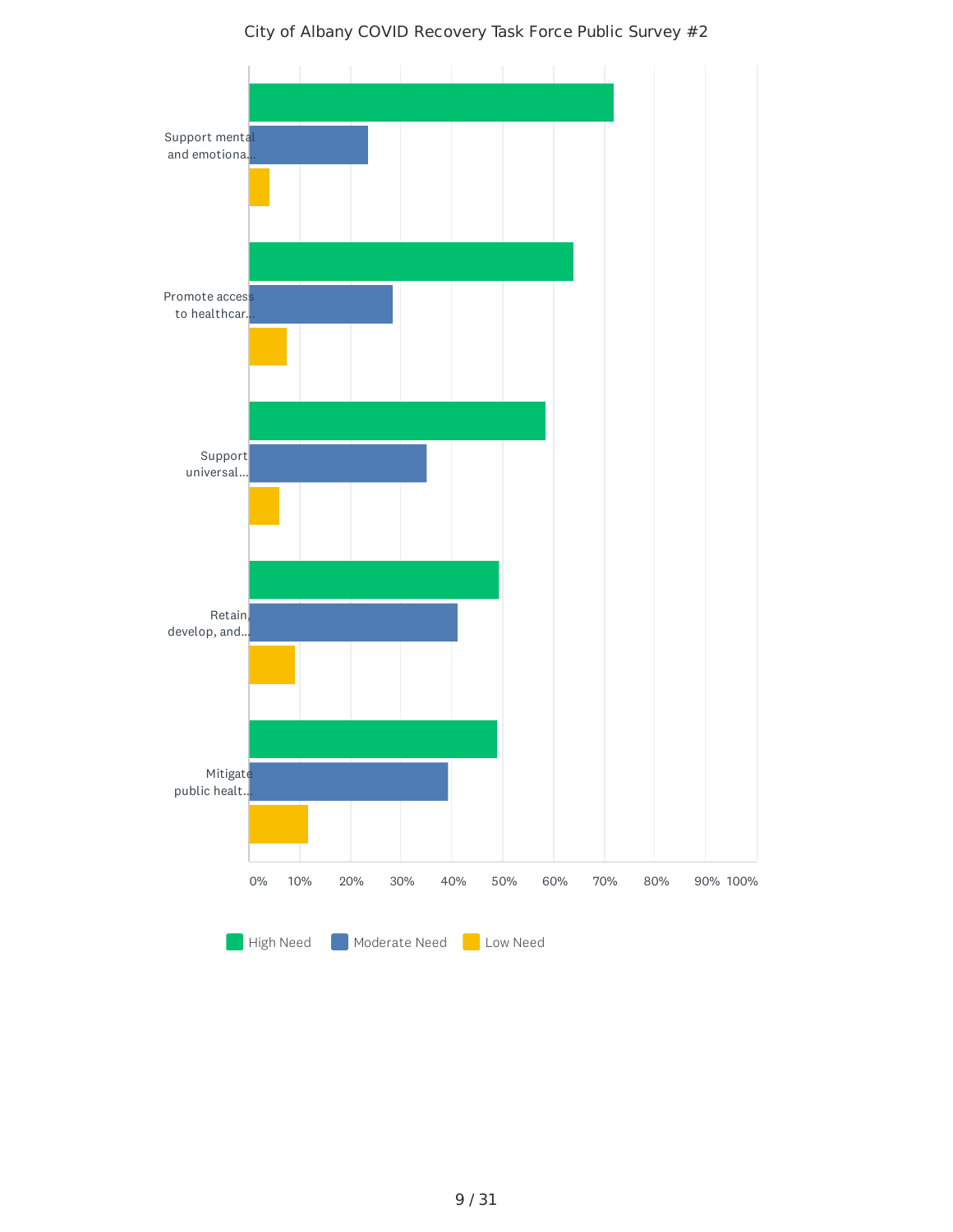|                                                                           | <b>HIGH NEED</b> | <b>MODERATE</b><br><b>NEED</b> | <b>LOW</b><br><b>NEED</b> | <b>TOTAL</b> | <b>WEIGHTED</b><br><b>AVERAGE</b> |
|---------------------------------------------------------------------------|------------------|--------------------------------|---------------------------|--------------|-----------------------------------|
| Support mental and emotional health                                       | 72.02%<br>525    | 23.73%<br>173                  | 4.25%<br>31               | 729          | 8.43                              |
| Promote access to healthcare for traditionally underserved<br>individuals | 64.11%<br>468    | 28.36%<br>207                  | 7.53%<br>55               | 730          | 7.90                              |
| Support universal access to healthy food and nutrition<br>education       | 58.63%<br>428    | 35.21%<br>257                  | 6.16%<br>45               | 730          | 7.68                              |
| <b>IRetain, develop, and attract a qualified and diverse</b><br>workforce | 49.38%<br>361    | 41.31%<br>302                  | 9.30%<br>68               | 731          | 7.10                              |
| Mitigate public health risk for essential workers                         | 48.97%<br>356    | 39.34%<br>286                  | 11.69%<br>85              | 727          | 6.98                              |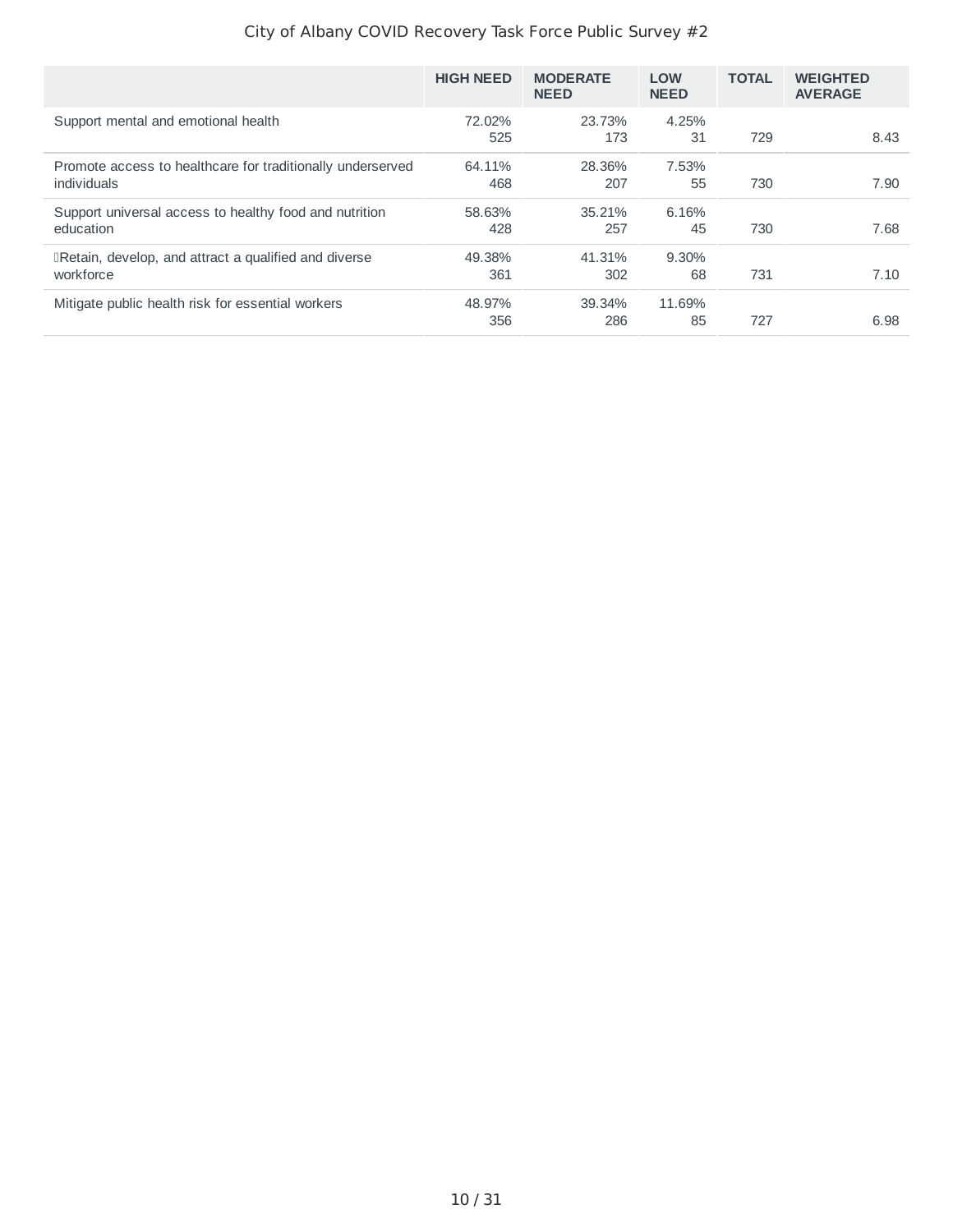Q6 Identify the level of unmet financial need within each of the "Assistance to Workers and Families – Education/Workforce/Human Services" project and program areas: (Find out more about each of these project and program areas HERE. Please consider if there are other sources of funding that are designed to assist each area as well as the depth of financial assistance needed to achieve deep and sustainable impact)

Answered: 734 Skipped: 6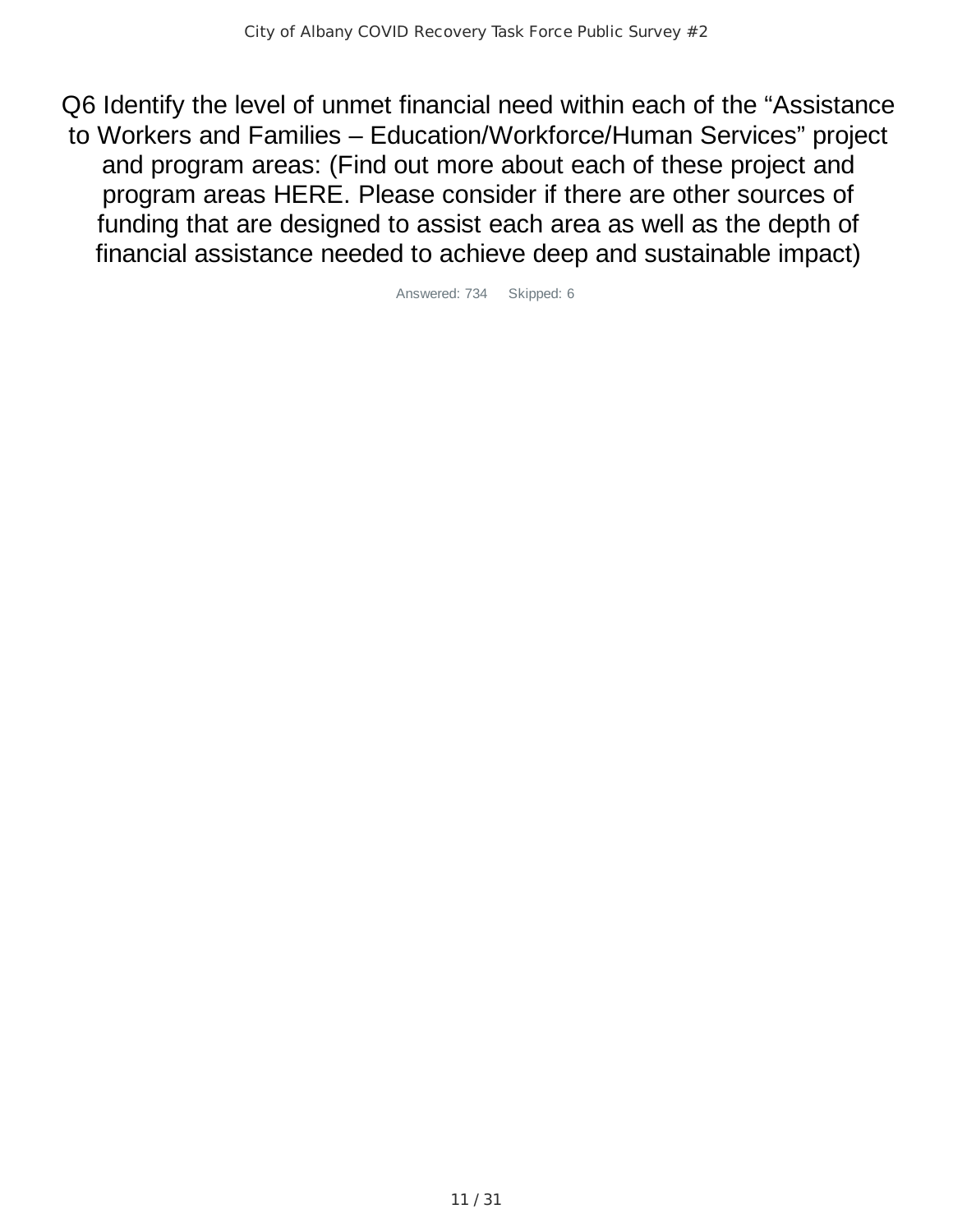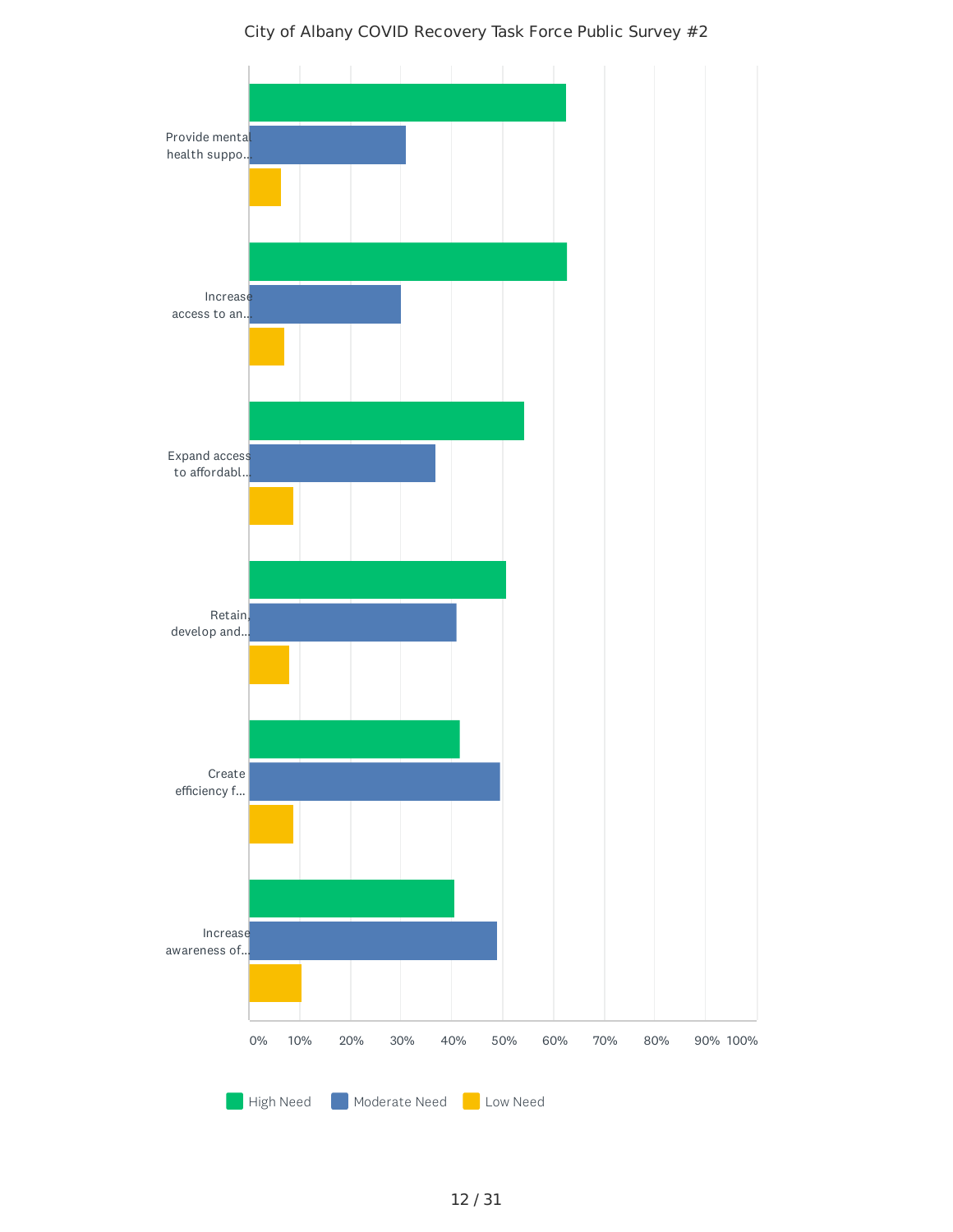|                                                                                                                          | <b>HIGH NEED</b> | <b>MODERATE</b><br><b>NEED</b> | <b>LOW</b><br><b>NEED</b> | <b>TOTAL</b> | <b>WEIGHTED</b><br><b>AVERAGE</b> |
|--------------------------------------------------------------------------------------------------------------------------|------------------|--------------------------------|---------------------------|--------------|-----------------------------------|
| Provide mental health support and address social-emotional<br>impacts of the pandemic                                    | 62.57%<br>458    | 30.87%<br>226                  | 6.56%<br>48               | 732          | 7.87                              |
| Increase access to and affordability of quality, holistic childcare<br>options                                           | 62.79%<br>459    | $30.10\%$<br>220               | 7.11%<br>52               | 731          | 7.85                              |
| Expand access to affordable, high-speed broadband access<br>throughout the City of Albany                                | 54.43%<br>399    | 36.83%<br>270                  | 8.73%<br>64               | 733          | 7.37                              |
| Retain, develop and attract a qualified and diverse workforce and<br>emerging/expanding industries and job opportunities | 50.89%<br>373    | 41.06%<br>301                  | 8.05%<br>59               | 733          | 7.22                              |
| Create efficiency for or sustainability of existing programs<br>producing impactful results                              | 41.56%<br>303    | 49.66%<br>362                  | 8.78%<br>64               | 729          | 6.73                              |
| Increase awareness of, support navigation of and improve access<br>to available services and financial resources         | 40.49%<br>296    | 48.97%<br>358                  | 10.53%<br>77              | 731          | 6.60                              |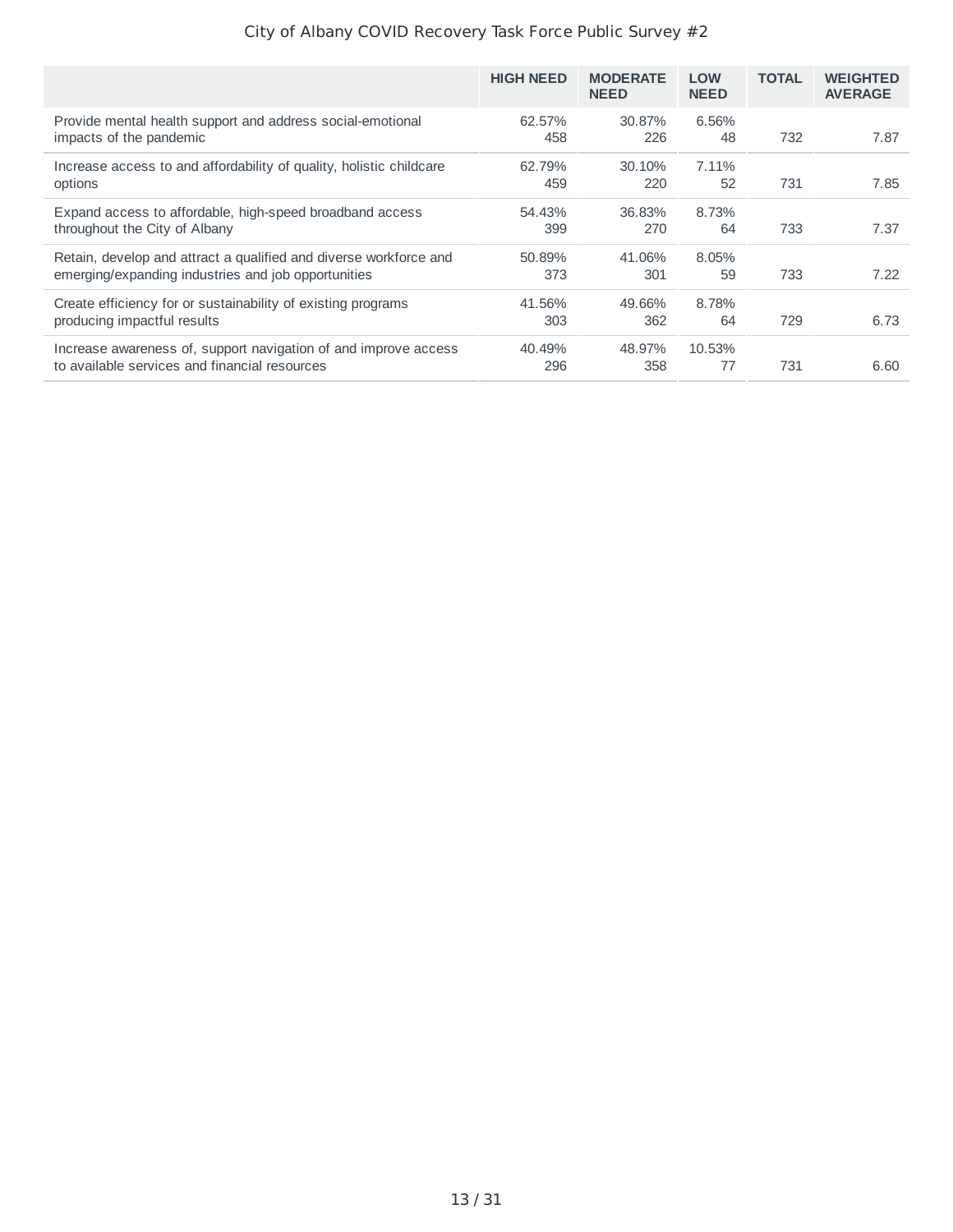Q7 Identify the level of unmet financial need within each of the "Assistance to Workers and Families – Housing/Transportation/Community Revitalization" project and program areas: (Find out more about each of these project and program areas HERE. Please consider if there are other sources of funding that are designed to assist each area as well as the depth of financial assistance needed to achieve deep and sustainable impact)



Answered: 735 Skipped: 5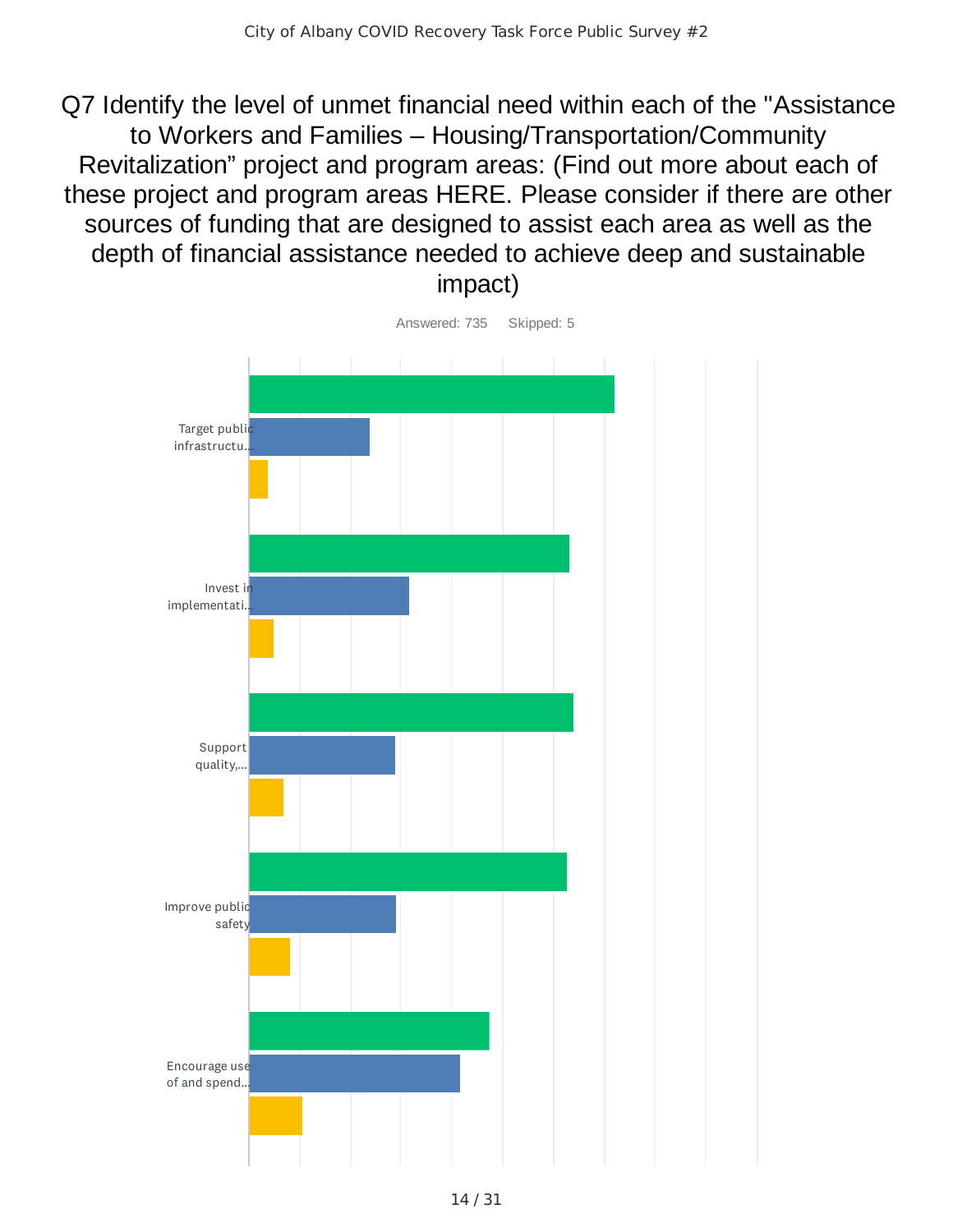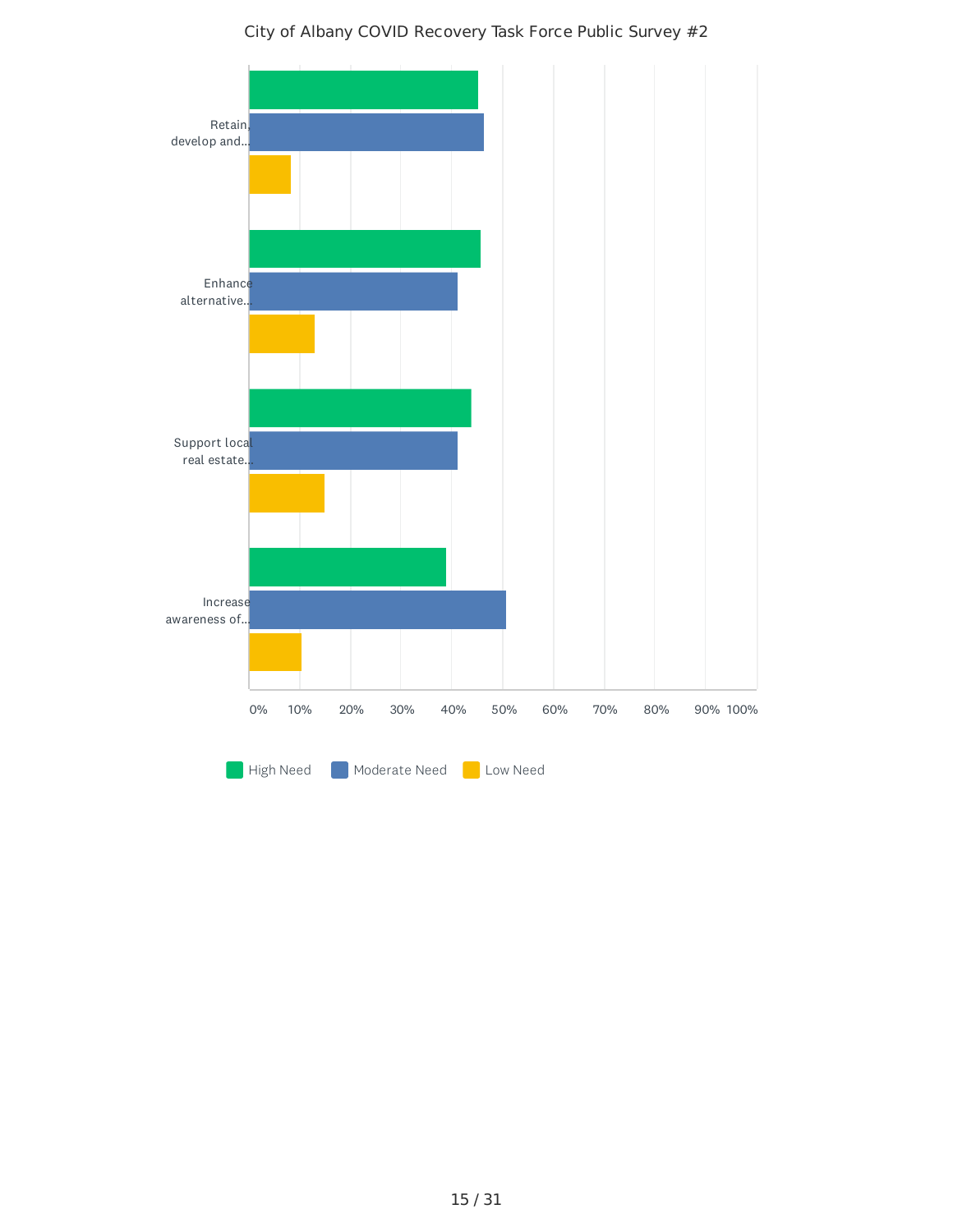|                                                                                                                  | <b>HIGH NEED</b> | <b>MODERATE</b><br><b>NEED</b> | <b>LOW</b><br><b>NEED</b> | <b>TOTAL</b> | <b>WEIGHTED</b><br><b>AVERAGE</b> |
|------------------------------------------------------------------------------------------------------------------|------------------|--------------------------------|---------------------------|--------------|-----------------------------------|
| Target public infrastructure improvements in distressed census<br>tracts and disinvested neighborhoods           | 72.27%<br>529    | 23.91%<br>175                  | 3.83%<br>28               | 732          | 8.46                              |
| Invest in implementation of neighborhood revitalization strategies                                               | 63.25%<br>463    | 31.69%<br>232                  | 5.05%<br>37               | 732          | 7.96                              |
| Support quality, affordable and diverse housing opportunities                                                    | 64.11%<br>468    | 28.90%<br>211                  | 6.99%<br>51               | 730          | 7.93                              |
| Improve public safety                                                                                            | 62.70%<br>459    | 29.10%<br>213                  | 8.20%<br>60               | 732          | 7.81                              |
| Encourage use of and spending at local businesses                                                                | 47.55%<br>349    | 41.69%<br>306                  | 10.76%<br>79              | 734          | 6.95                              |
| Retain, develop and attract a qualified and diverse workforce                                                    | 45.16%<br>331    | 46.38%<br>340                  | 8.46%<br>62               | 733          | 6.92                              |
| Enhance alternative transportation use and increase accessibility<br>and equity in transportation options        | 45.77%<br>335    | 41.26%<br>302                  | 12.98%<br>95              | 732          | 6.77                              |
| Support local real estate development that advances community<br>revitalization goals                            | 43.87%<br>322    | 41.14%<br>302                  | 14.99%<br>110             | 734          | 6.59                              |
| Increase awareness of, support navigation of and improve access<br>to available services and financial resources | 38.85%<br>284    | 50.75%<br>371                  | 10.40%<br>76              | 731          | 6.53                              |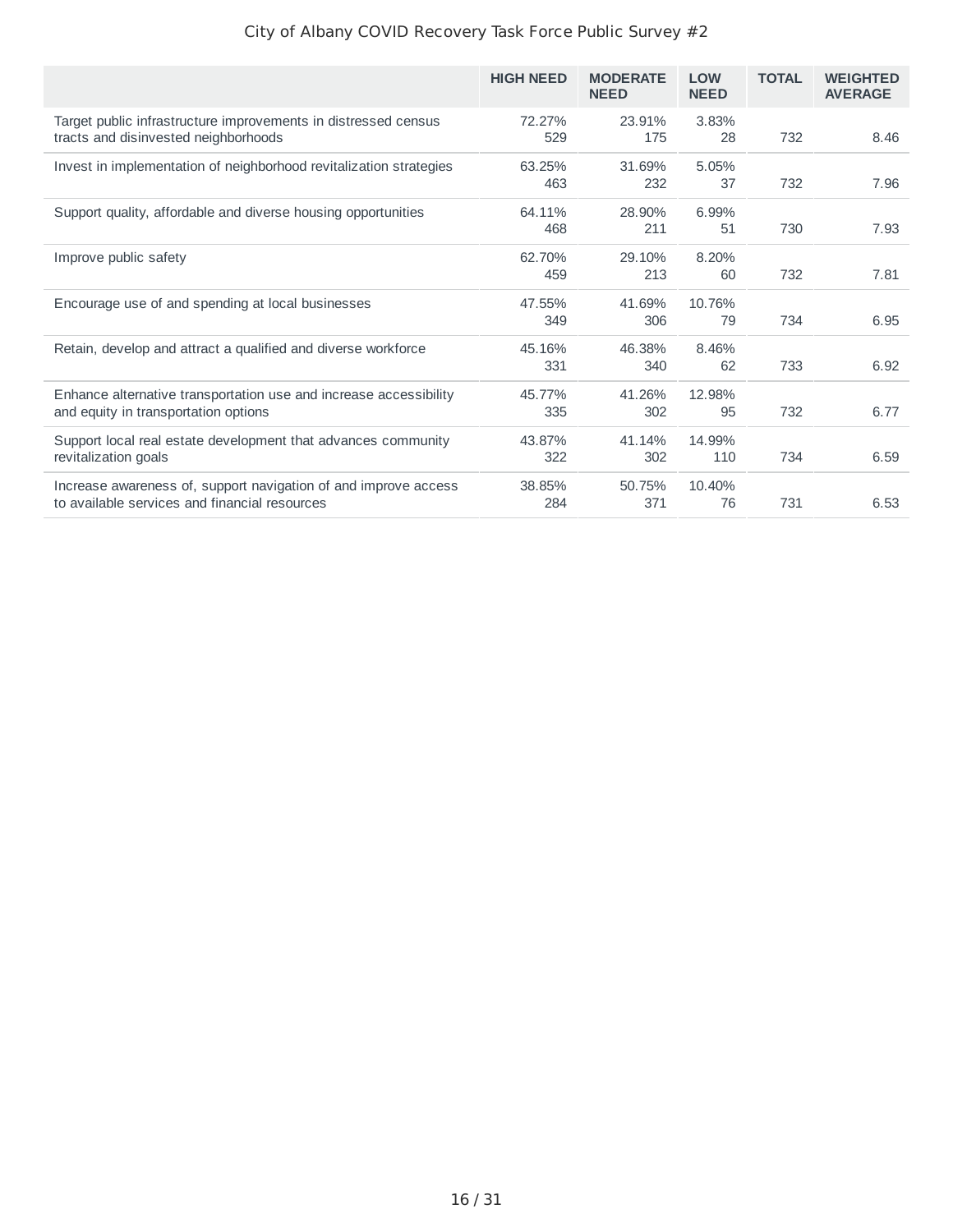Q8 Identify the level of unmet financial need within each of the "Small Business Support" project and program areas: (Find out more about each of these project and program areas HERE. Please consider if there are other sources of funding that are designed to assist each area as well as the depth of financial assistance needed to achieve deep and sustainable impact)

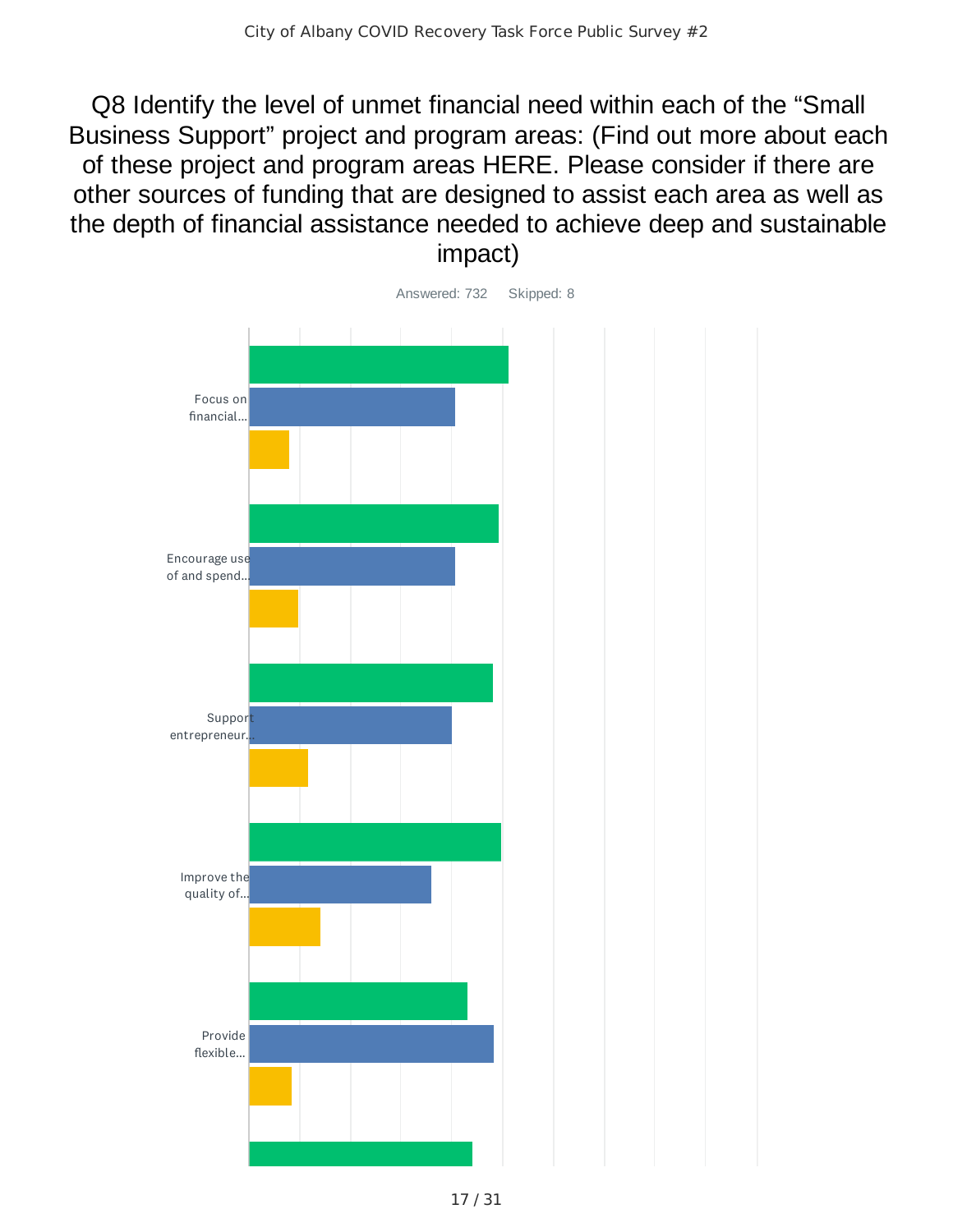

**Moderate Need Company** Low Need

|                                                                                                                                        | <b>HIGH NEED</b> | <b>MODERATE</b><br><b>NEED</b> | <b>LOW</b><br><b>NEED</b> | <b>TOTAL</b> | <b>WEIGHTED</b><br><b>AVERAGE</b> |
|----------------------------------------------------------------------------------------------------------------------------------------|------------------|--------------------------------|---------------------------|--------------|-----------------------------------|
| Focus on financial support for businesses with ongoing reopening<br>challenges                                                         | 51.31%<br>373    | 40.72%<br>296                  | 7.98%<br>58               | 727          | 7.25                              |
| Encourage use of and spending at local businesses                                                                                      | 49.45%<br>359    | 40.77%<br>296                  | 9.78%<br>71               | 726          | 7.08                              |
| Support entrepreneurship opportunities and start-up businesses,<br>particularly for individuals unemployed due to the pandemic         | 48.14%<br>350    | 40.17%<br>292                  | 11.69%<br>85              | 727          | 6.94                              |
| Improve the quality of place in Albany's commercial districts,<br>including gateways and all connecting streets                        | 49.86%<br>362    | 35.95%<br>261                  | 14.19%<br>103             | 726          | 6.93                              |
| Provide flexible financial assistance, technical assistance, and<br>access to information for a diverse array of small business needs  | 43.15%<br>315    | 48.36%<br>353                  | 8.49%<br>62               | 730          | 6.82                              |
| Retain, develop and attract a qualified and diverse workforce                                                                          | 44.21%<br>321    | 45.04%<br>327                  | 10.74%<br>78              | 726          | 6.78                              |
| Develop and embrace existing supportive and flexible legislation,<br>regulations and code (i.e. federal façade program, to-go alcohol) | 39.45%<br>286    | 41.52%<br>301                  | 19.03%<br>138             | 725          | 6.21                              |
| Stabilize inventory costs resulting from supply chain<br>disruption/market gaps                                                        | 30.34%<br>220    | 49.10%<br>356                  | 20.55%<br>149             | 725          | 5.70                              |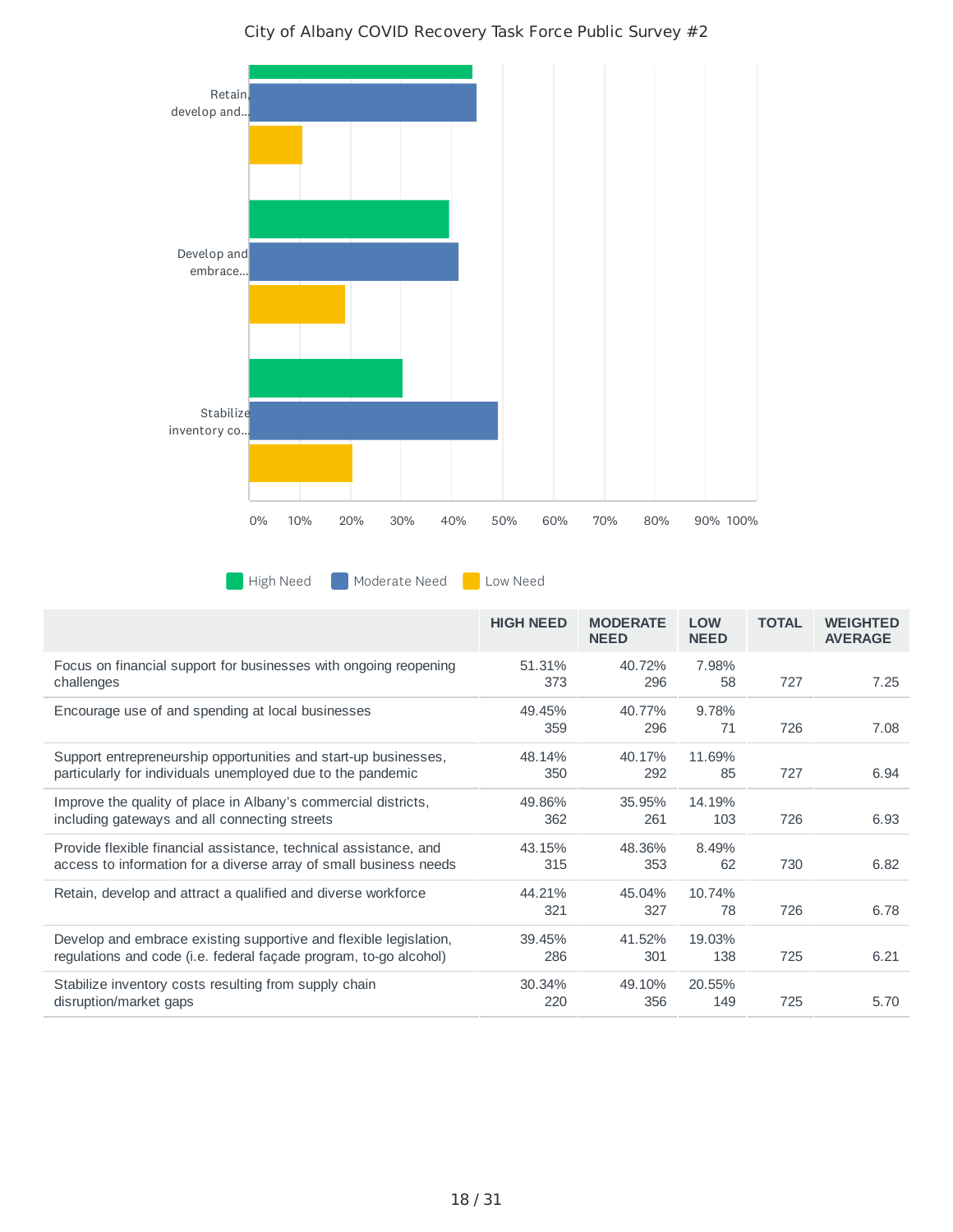Q9 Identify the level of unmet financial need within each of the "Tourism/Travel/Hospitality/Arts Recovery" project and program areas: (Find out more about each of these project and program areas HERE. Please consider if there are other sources of funding that are designed to assist each area as well as the depth of financial assistance needed to achieve deep and sustainable impact).

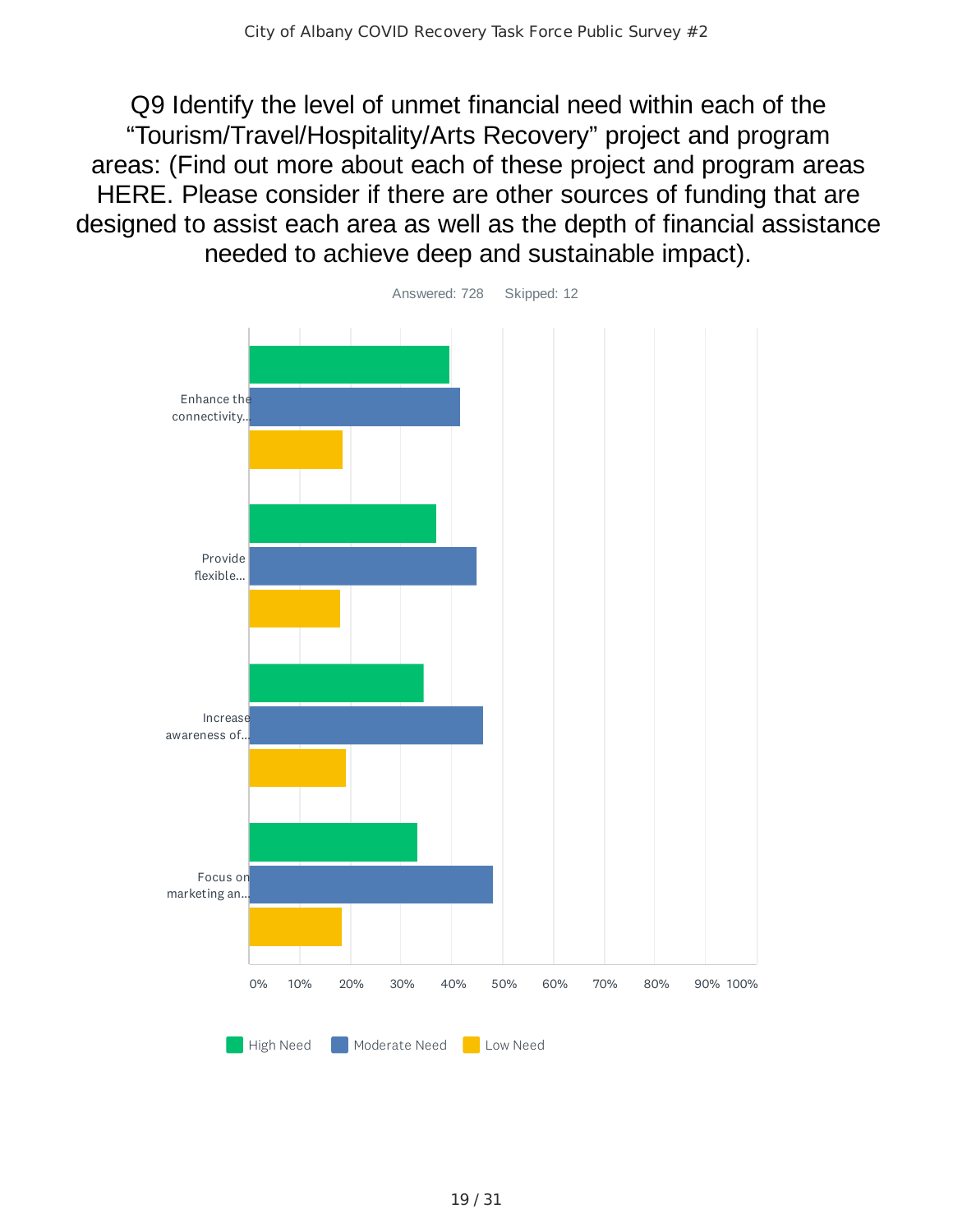|                                                                                                                               | <b>HIGH NEED</b> | <b>MODERATE</b><br><b>NEED</b> | <b>LOW</b><br><b>NEED</b> | <b>TOTAL</b> | <b>WEIGHTED</b><br><b>AVERAGE</b> |
|-------------------------------------------------------------------------------------------------------------------------------|------------------|--------------------------------|---------------------------|--------------|-----------------------------------|
| Enhance the connectivity and navigability from destination-to-<br>destination and promote public safety                       | 39.64%<br>287    | 41.71%<br>302                  | 18.65%<br>135             | 724          | 6.24                              |
| Provide flexible financial assistance and technical support for<br>hospitality, arts & cultural entities                      | 37.10%<br>269    | 44.97%<br>326                  | 17.93%<br>130             | 725          | 6.14                              |
| Increase awareness of and equitable access to existing hospitality,<br>arts & cultural destinations for residents of all ages | 34.58%<br>250    | 46.20%<br>334                  | 19.23%<br>139             | 723          | 5.96                              |
| Focus on marketing and financial support for businesses and<br>organizations with ongoing reopening challenges                | 33.29%<br>241    | 48.20%<br>349                  | 18.51%<br>134             | 724          | 5.92                              |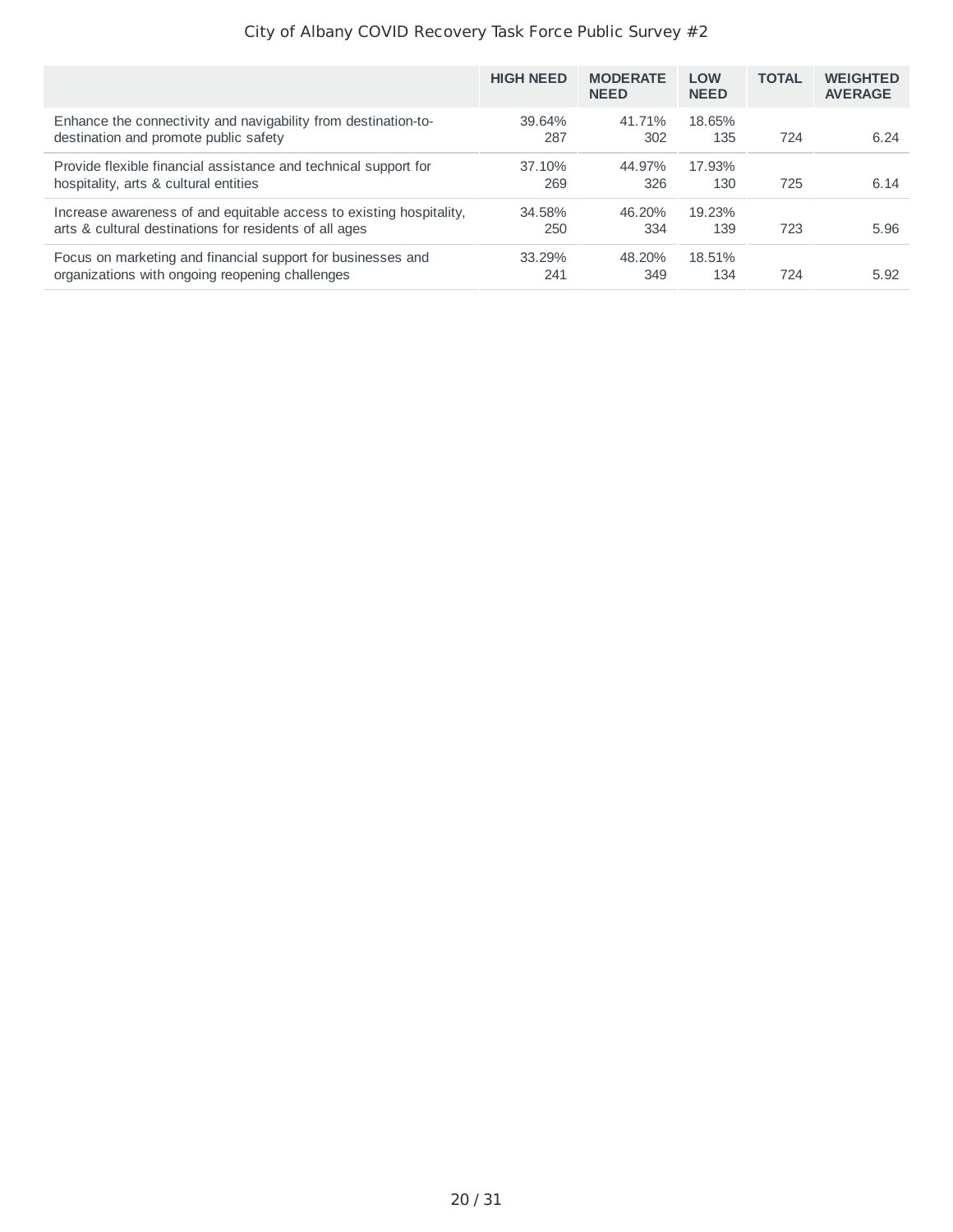Q10 Please assist us by identifying specific projects and programs that can have significant positive impacts in the areas above: Please identify local or other examples that should be used as best practices or models for new initiatives (250 word max).

Answered: 263 Skipped: 477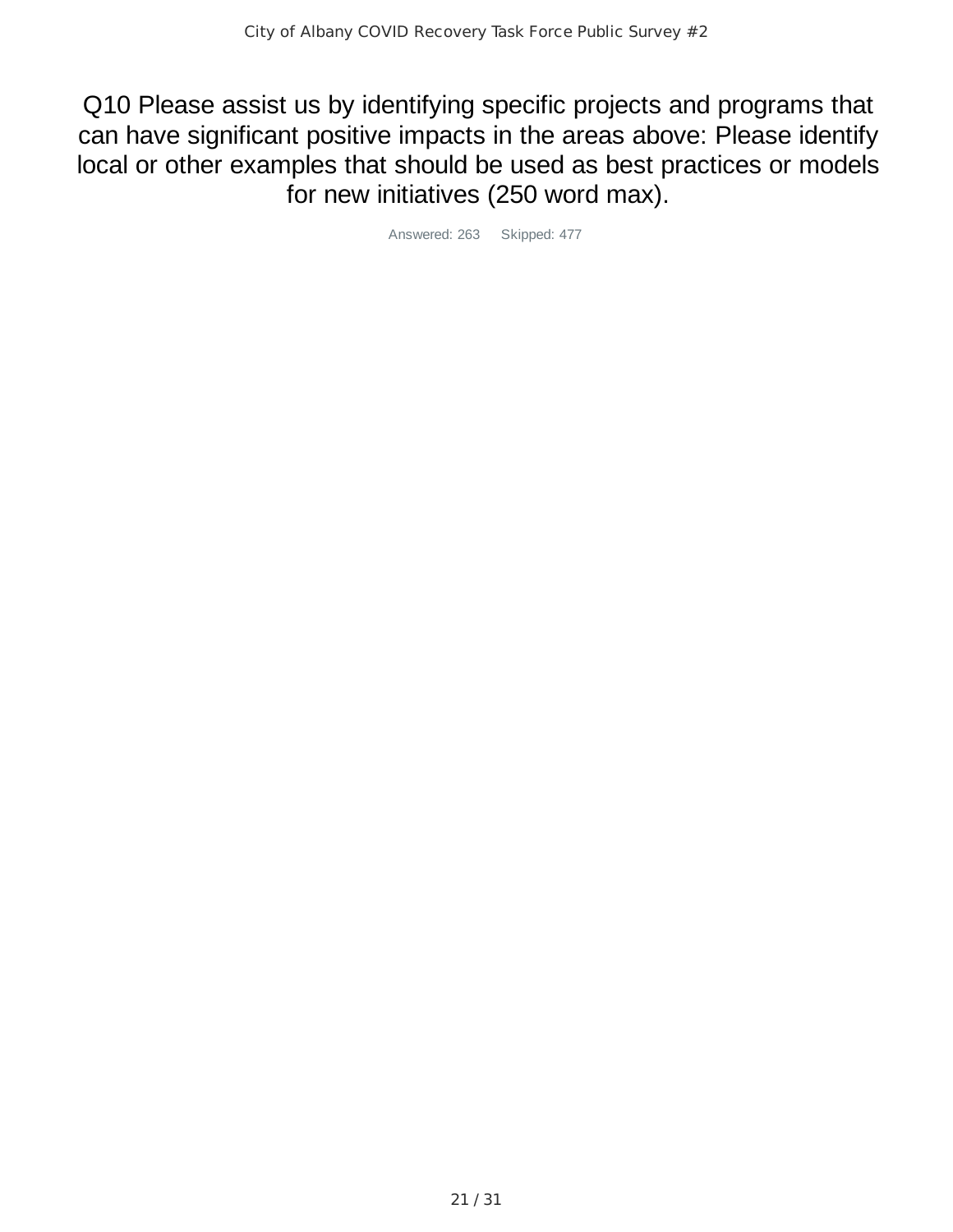## Q11 Select which of the following project and program areas have the most immediate urgency: (Please limit your selection to 10 program/project choices. Find out more about each of these project and program areas HERE).

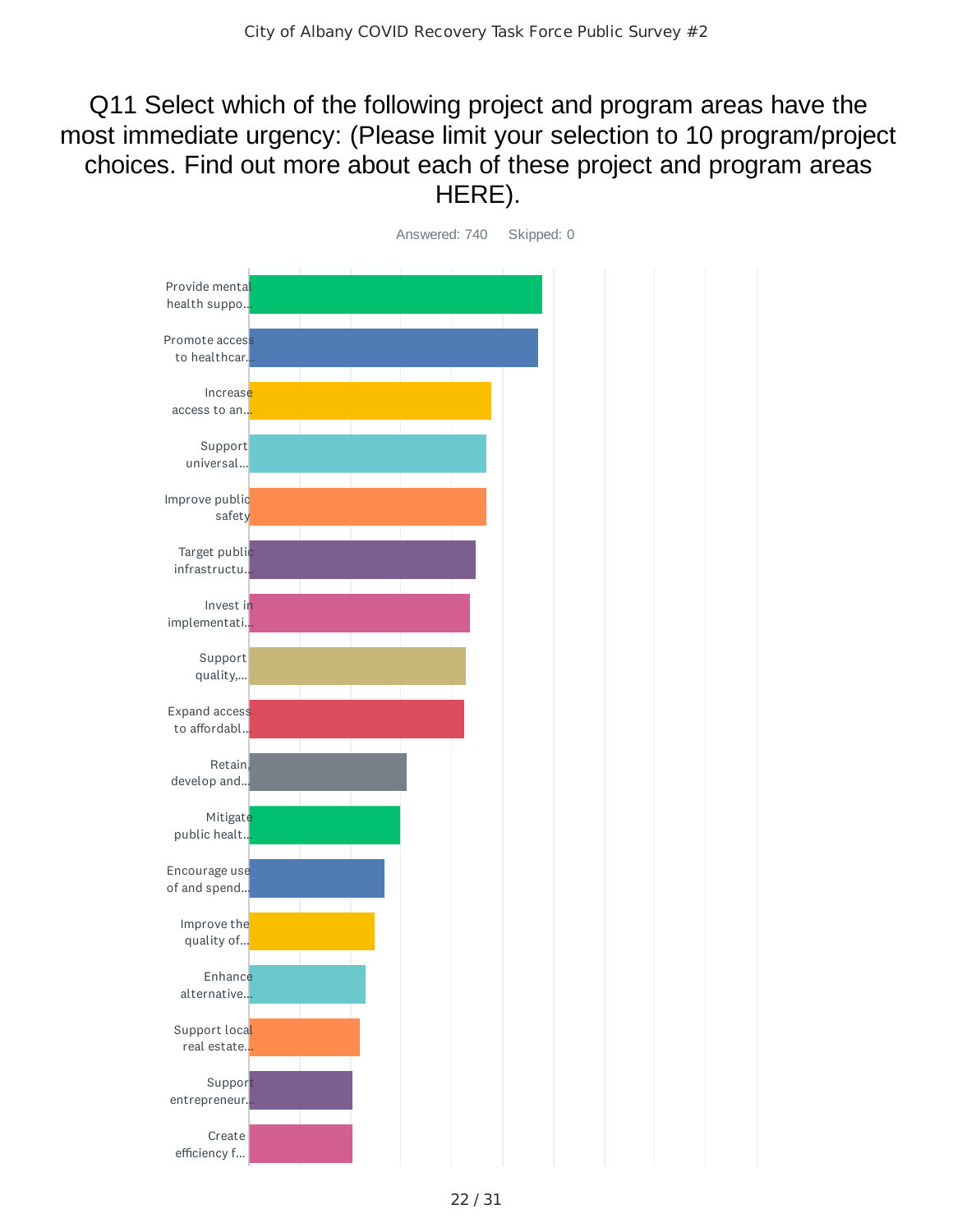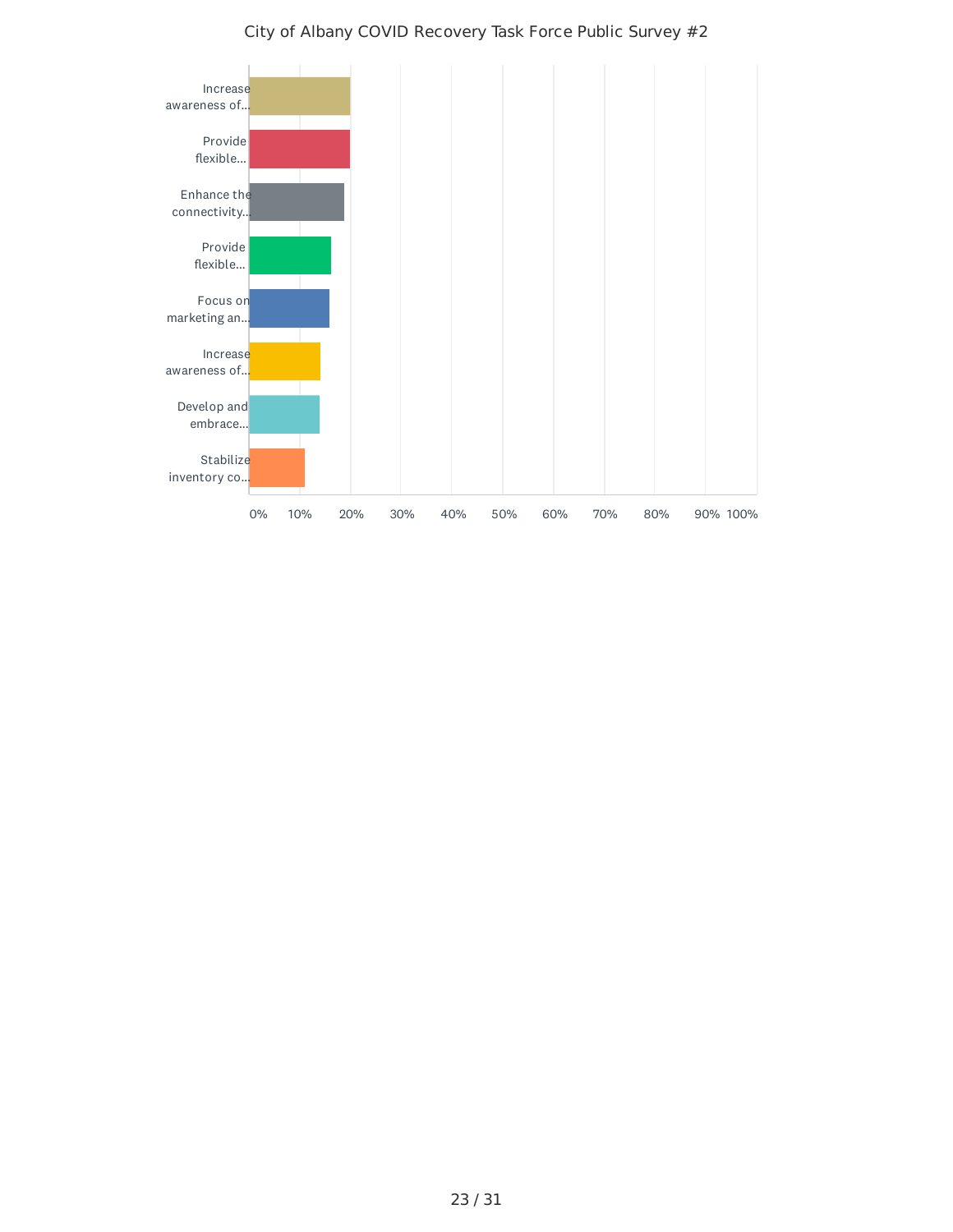| <b>ANSWER CHOICES</b>                                                                                                                   | <b>RESPONSES</b> |     |
|-----------------------------------------------------------------------------------------------------------------------------------------|------------------|-----|
| Provide mental health support and address social-emotional impacts of the pandemic                                                      | 57.97%           | 429 |
| Promote access to healthcare for traditionally underserved individuals                                                                  | 57.03%           | 422 |
| Increase access to and affordability of quality, holistic childcare options                                                             | 47.97%           | 355 |
| Support universal access to healthy food and nutrition education                                                                        | 46.89%           | 347 |
| Improve public safety                                                                                                                   | 46.89%           | 347 |
| Target public infrastructure improvements in distressed census tracts and disinvested neighborhoods                                     | 44.86%           | 332 |
| Invest in implementation of neighborhood revitalization strategies                                                                      | 43.78%           | 324 |
| Support quality, affordable and diverse housing opportunities                                                                           | 42.97%           | 318 |
| Expand access to affordable, high-speed broadband access throughout the City of Albany                                                  | 42.43%           | 314 |
| Retain, develop and attract a qualified and diverse workforce and emerging/expanding industries and job opportunities                   | 31.22%           | 231 |
| Mitigate public health risk for essential workers                                                                                       | 30.00%           | 222 |
| Encourage use of and spending at local businesses                                                                                       | 26.76%           | 198 |
| Improve the quality of place in Albany's commercial districts, including gateways and all connecting streets                            | 25.00%           | 185 |
| Enhance alternative transportation use and increase accessibility and equity in transportation options                                  | 23.11%           | 171 |
| Support local real estate development that advances community revitalization goals                                                      | 21.89%           | 162 |
| Support entrepreneurship opportunities and start-up businesses, particularly for individuals unemployed due to the<br>pandemic          | 20.54%           | 152 |
| Create efficiency for or sustainability of existing programs producing impactful results                                                | 20.41%           | 151 |
| Increase awareness of, support navigation of and improve access to available services and financial resources                           | 20.14%           | 149 |
| IProvide flexible financial assistance, technical assistance, and access to information for a diverse array of small<br>business needs  | 20.00%           | 148 |
| Enhance the connectivity and navigability from destination-to-destination and promote public safety                                     | 18.78%           | 139 |
| Provide flexible financial assistance and technical support for hospitality, arts & cultural entities                                   | 16.22%           | 120 |
| Focus on marketing and financial support for businesses and organizations with ongoing reopening challenges                             | 15.81%           | 117 |
| Increase awareness of and equitable access to existing hospitality, arts and cultural destinations for residents of all<br>ages         | 14.32%           | 106 |
| Develop and embrace existing supportive and flexible legislation, regulations and code (i.e. federal façade program, to-<br>go alcohol) | 13.92%           | 103 |
| Stabilize inventory costs resulting from supply chain disruption/market gaps                                                            | 11.08%           | 82  |
|                                                                                                                                         |                  |     |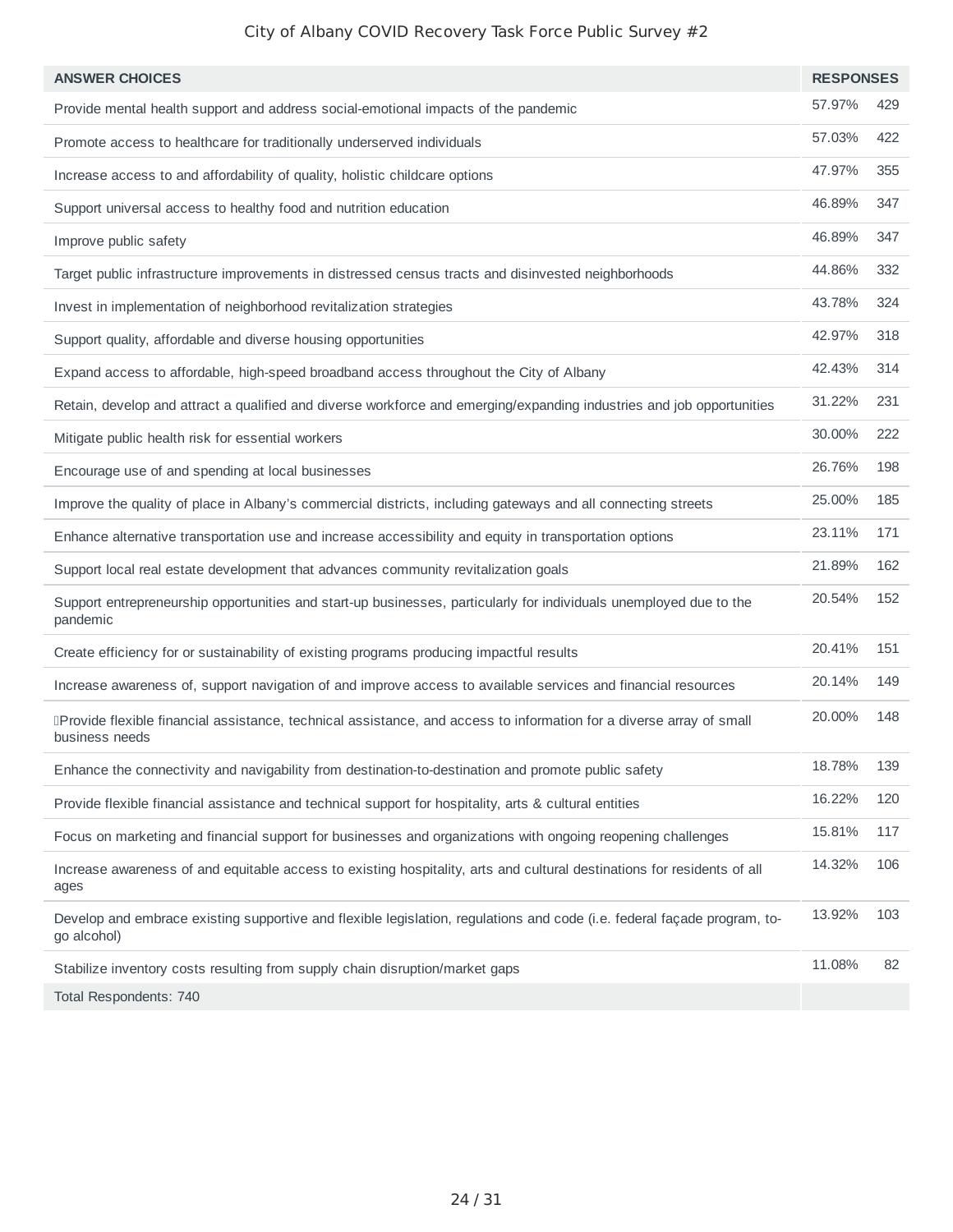## Q12 What additional thoughts do you have regarding COVID-19 recovery recommendations for the City of Albany?Please identify additional thoughts below (250 word max).

Answered: 224 Skipped: 516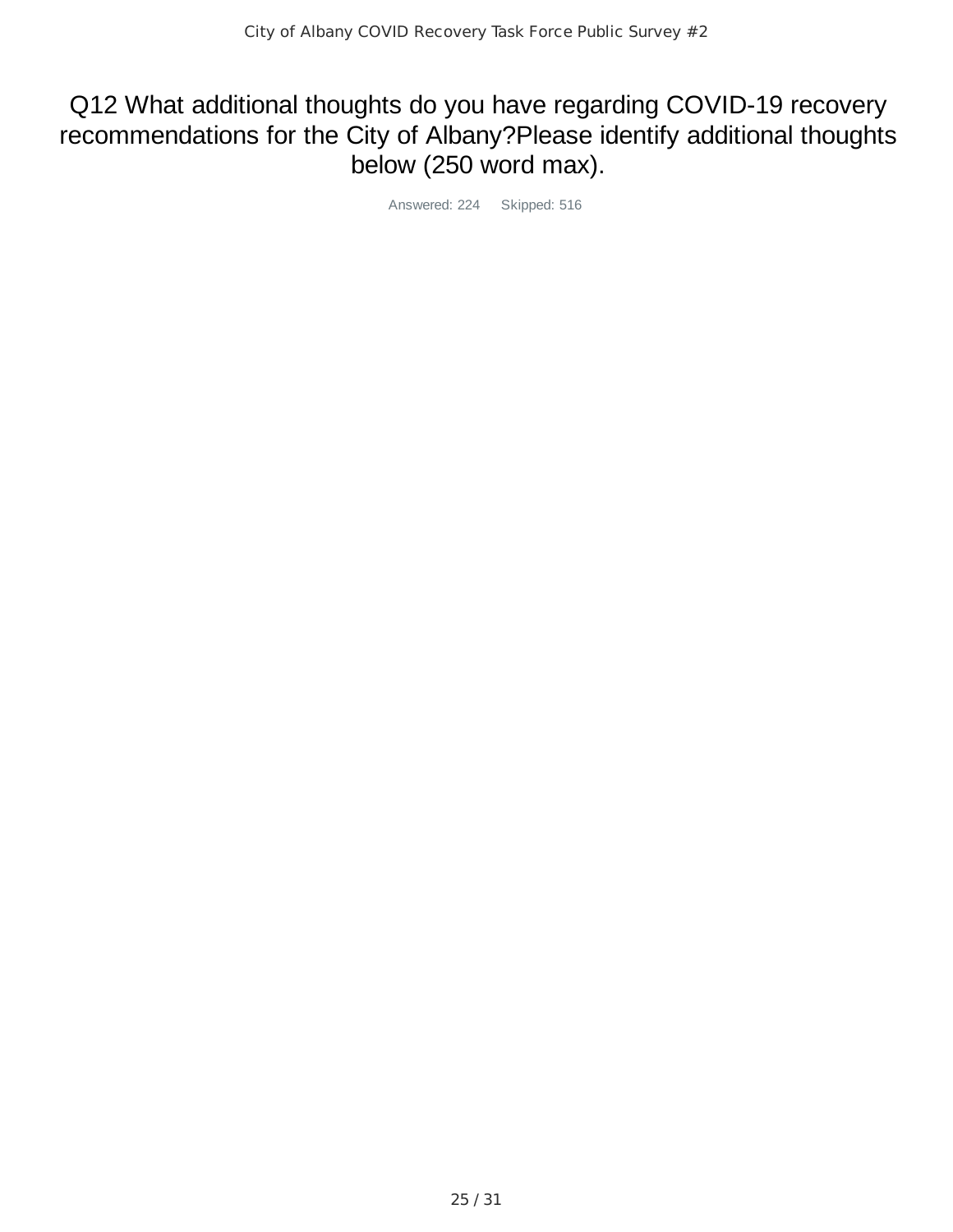

### Q13 What is your current employment status? (select one)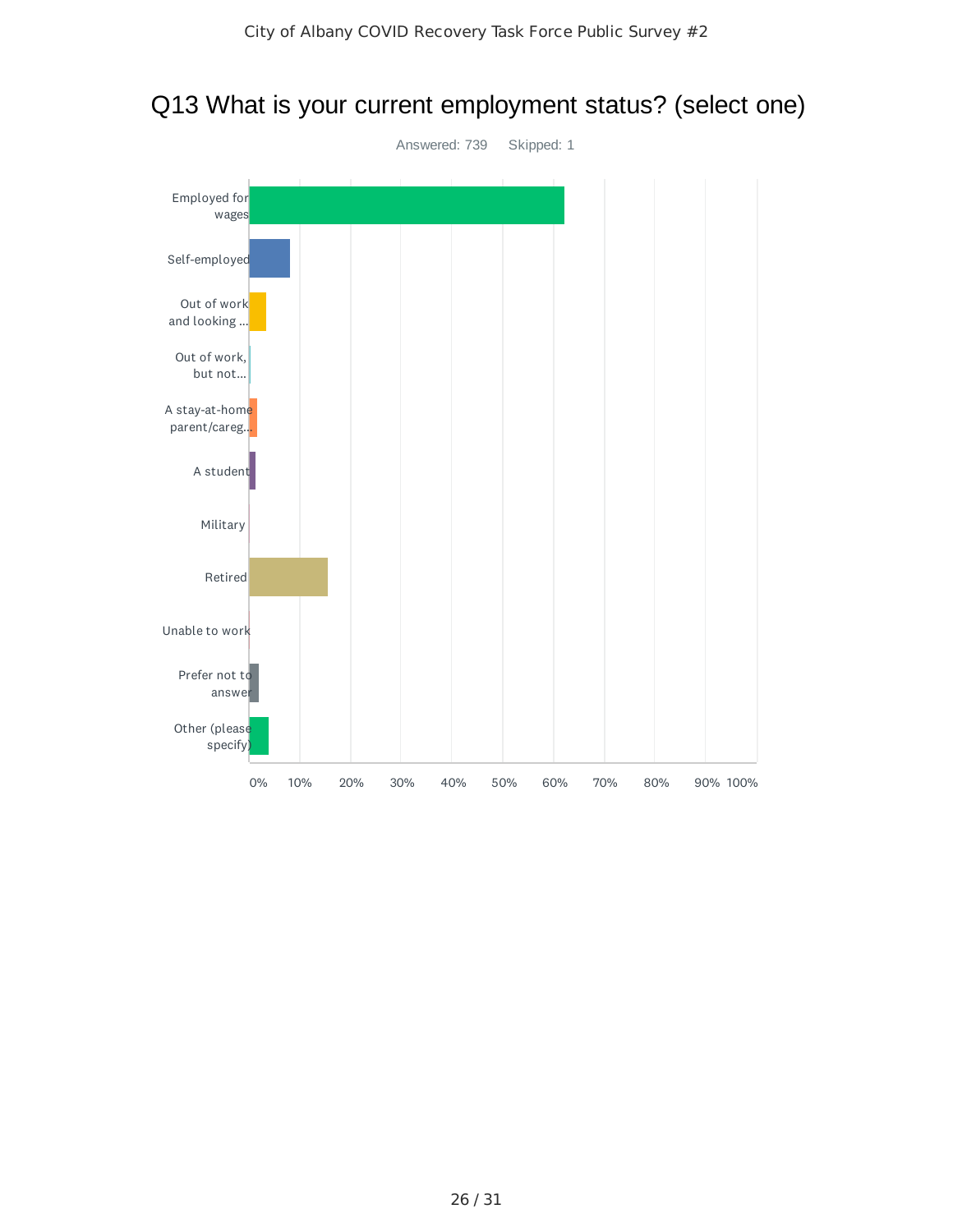| <b>ANSWER CHOICES</b>                           | <b>RESPONSES</b> |              |
|-------------------------------------------------|------------------|--------------|
| Employed for wages                              | 62.38%           | 461          |
| Self-employed                                   | 8.25%            | 61           |
| Out of work and looking for work                | 3.65%            | 27           |
| Out of work, but not currently looking for work | 0.41%            | 3            |
| A stay-at-home parent/caregiver                 | 1.76%            | 13           |
| A student                                       | 1.49%            | 11           |
| Military                                        | 0.14%            | 1            |
| Retired                                         | 15.70%           | 116          |
| Unable to work                                  | 0.14%            | $\mathbf{1}$ |
| Prefer not to answer                            | 2.03%            | 15           |
| Other (please specify)                          | 4.06%            | 30           |
| <b>TOTAL</b>                                    |                  | 739          |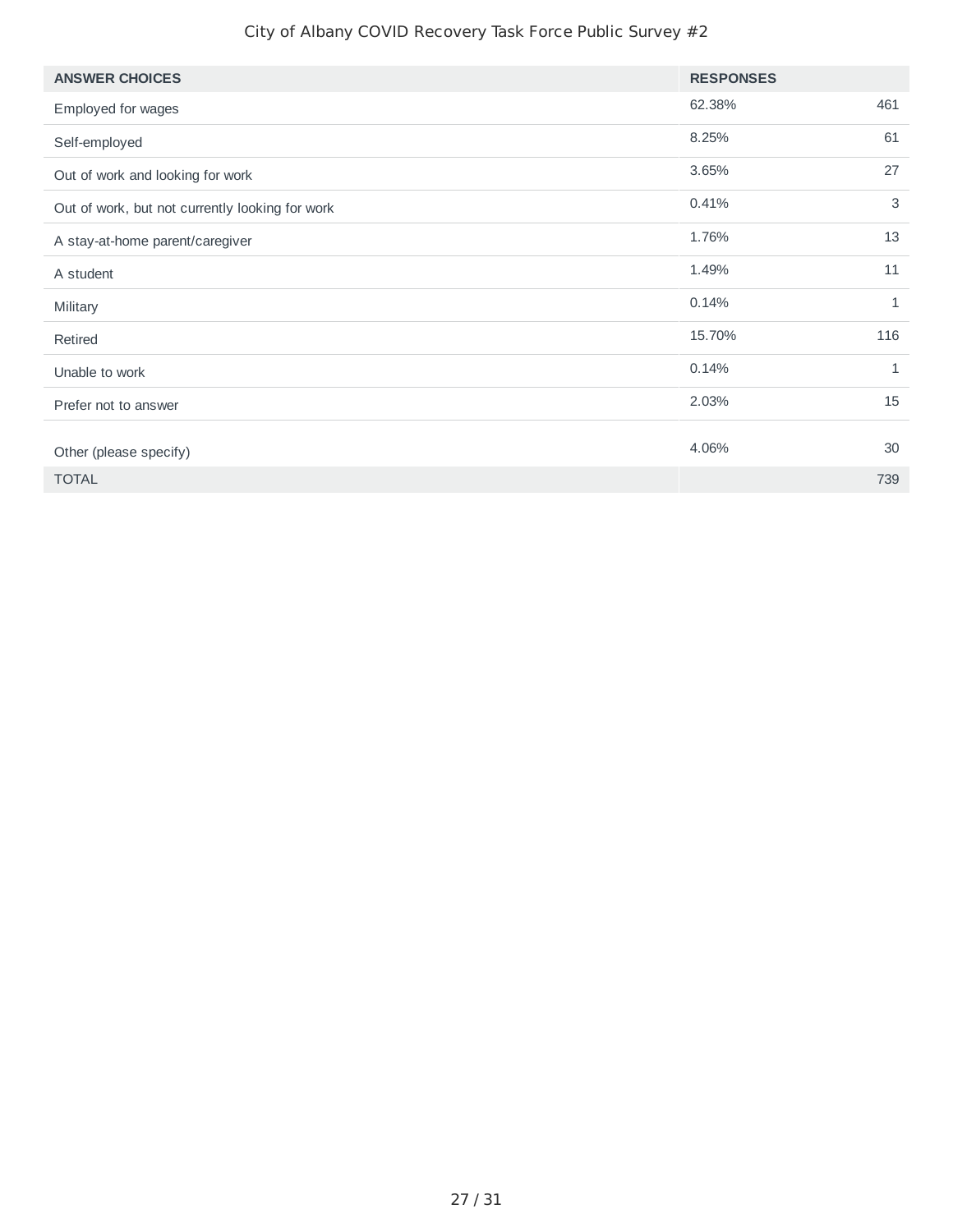

| <b>ANSWER CHOICES</b>  | <b>RESPONSES</b>        |
|------------------------|-------------------------|
| Male                   | 37.28%<br>274           |
| Female                 | 55.65%<br>409           |
| Non-binary             | 1.50%<br>11             |
| Prefer not to Answer   | 5.03%<br>37             |
| Other (please specify) | 0.54%<br>$\overline{4}$ |
| <b>TOTAL</b>           | 735                     |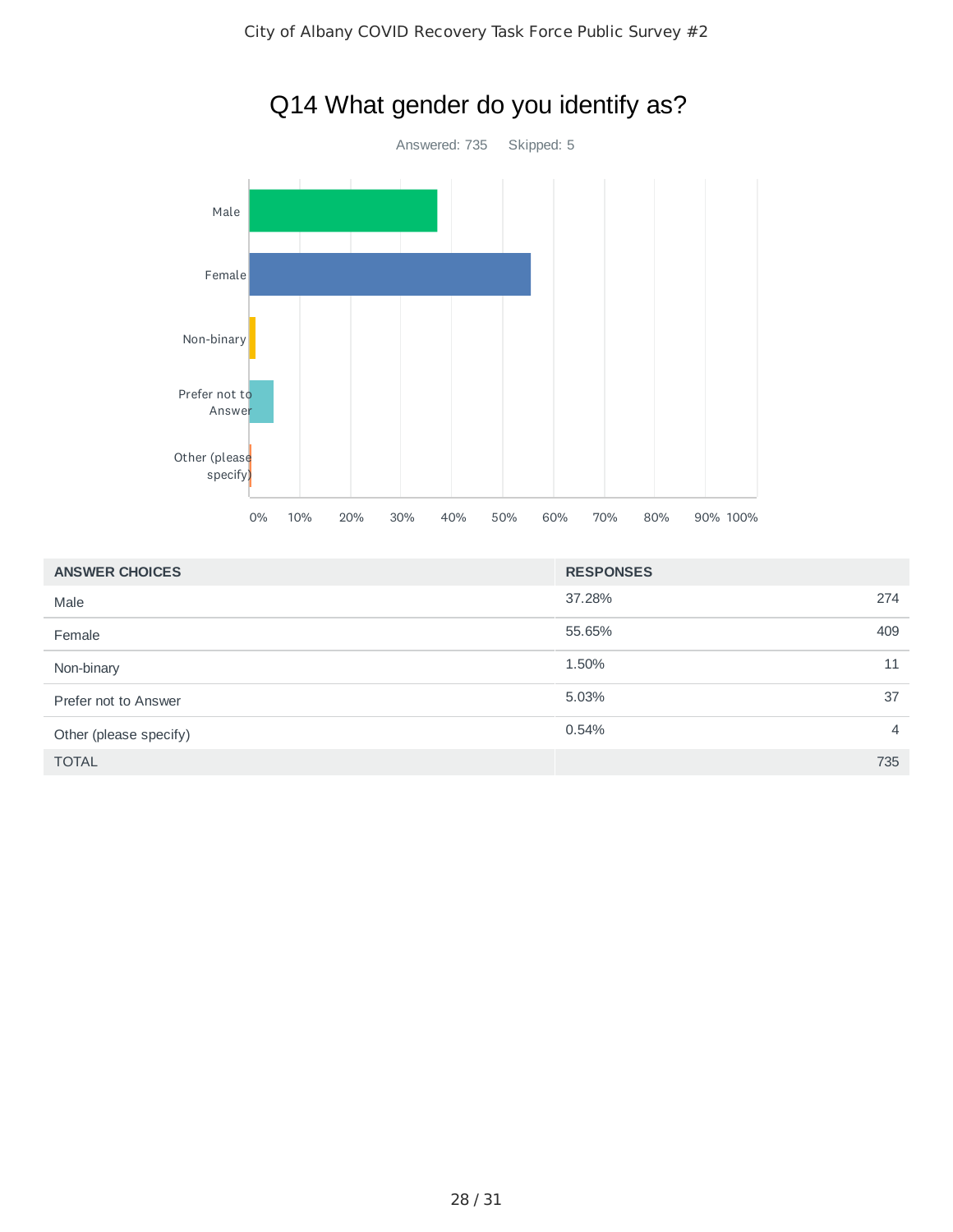

| <b>ANSWER CHOICES</b>            | <b>RESPONSES</b> |     |
|----------------------------------|------------------|-----|
| White or Caucasian               | 74.05%           | 545 |
| Hispanic or Latino               | 3.40%            | 25  |
| <b>Black or African American</b> | 8.29%            | 61  |
| American Indian or Alaska Native | 0.27%            | 2   |
| Asian or Pacific Islander        | 1.63%            | 12  |
| Prefer not to answer             | 10.05%           | 74  |
| Other (please specify)           | 2.31%            | 17  |
| <b>TOTAL</b>                     |                  | 736 |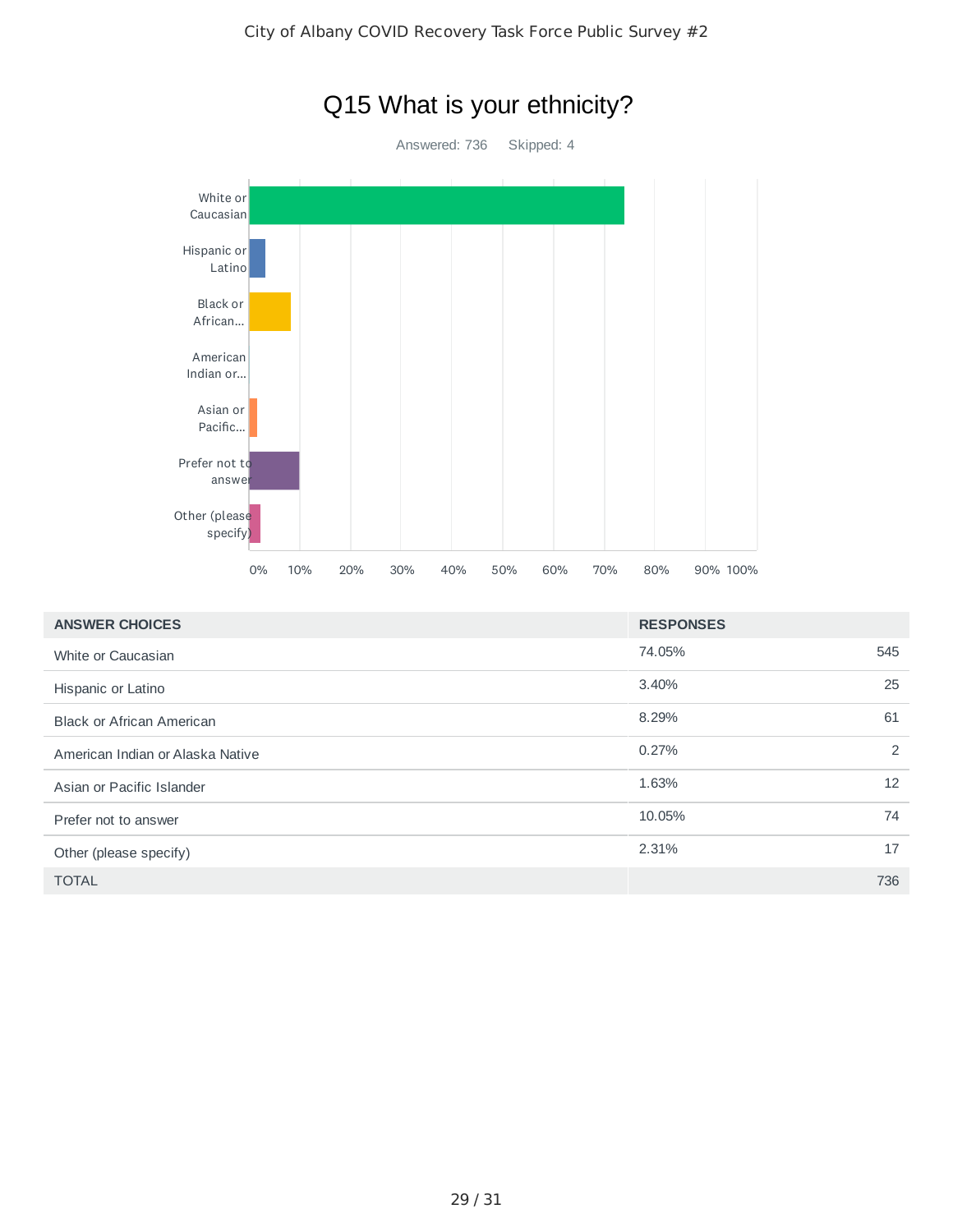

| <b>ANSWER CHOICES</b> | <b>RESPONSES</b> |             |
|-----------------------|------------------|-------------|
| Under 18              | $0.00\%$         | $\mathbf 0$ |
| 18-34                 | 22.96%<br>169    |             |
| $35 - 54$             | 39.67%<br>292    |             |
| 55-74                 | 27.58%<br>203    |             |
| 75 and Over           | 40<br>5.43%      |             |
| Prefer not to answer  | 32<br>4.35%      |             |
| <b>TOTAL</b>          | 736              |             |

## Q16 What is your age? (select one)